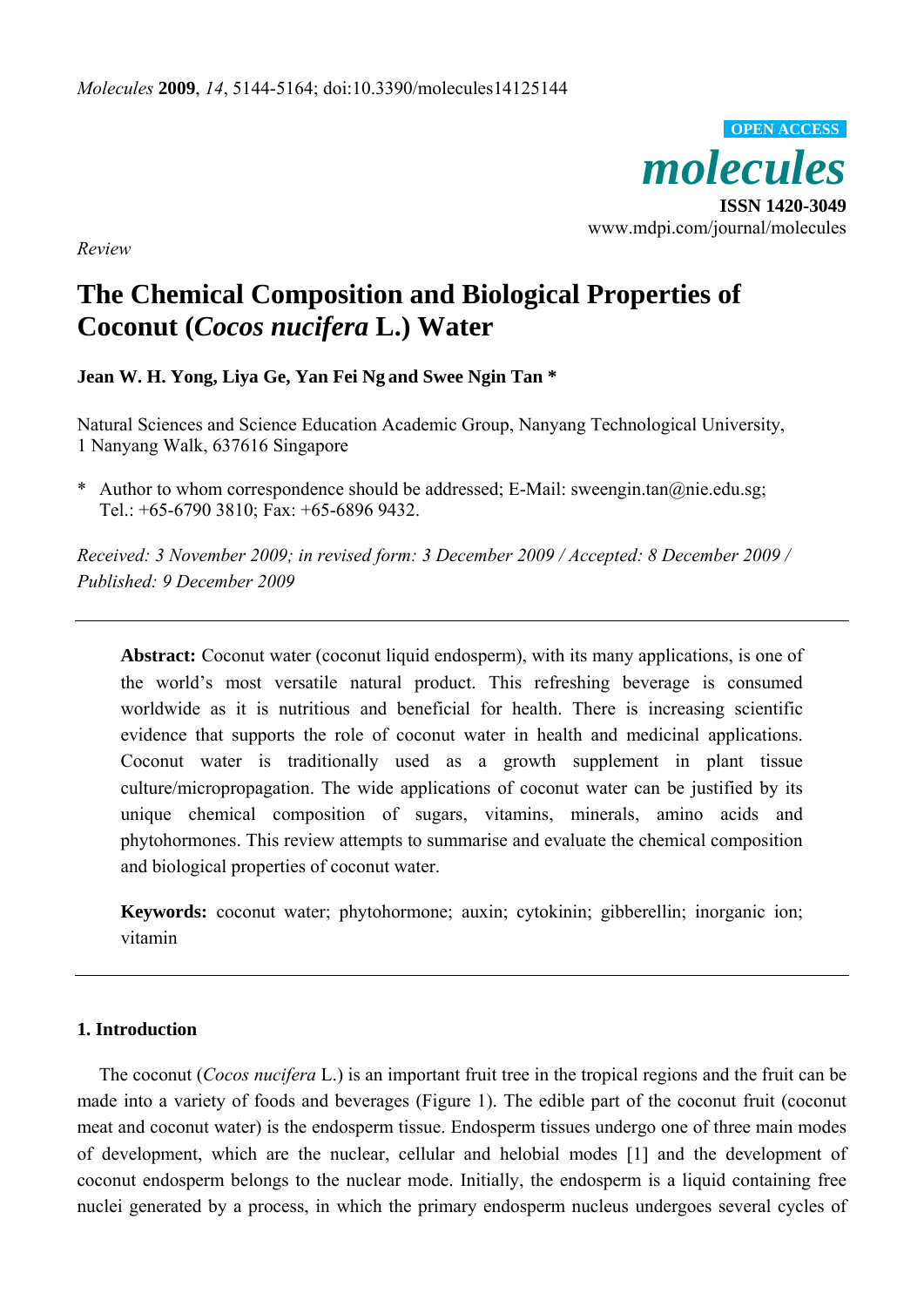division without cytokinesis (the process in which the cytoplasm of a single eukaryotic cell is divided to form two daughter cells). Cytokinesis then occurs, progressing from the periphery towards the center, thus forming the cellular endosperm layer. At first, the cellular endosperm is translucent and jelly-like, but it later hardens at maturity to become white flesh (coconut meat). Unlike the endosperms of other plants (e.g., wheat and corn), the cellularization process in a coconut fruit does not fill up the entire embryo sac cavity, but instead leaves the cavity solution-filled. This solution is commonly known as coconut water and it is of cytoplasmic origin [2]. Nutrients from coconut water are obtained from the seed apoplasm (surrounding cell wall) and are transported symplasmically (through plasmodemata, which is the connection between cytoplasms of adjacent cells) into the endosperm [3].

Figure 1. Foods and beverages made from coconut: (a) coconut milk and dried coconut milk powder; (b) canned coconut water/juice and trimmed young coconuts.



Coconut water should not be confused with coconut milk (Figure 1a), although some studies have used the two terms interchangeably (e.g., [4–5]). The aqueous part of the coconut endosperm is termed coconut water (Figure 1b), whereas coconut milk, also known as "santan" in Malaysia and Indonesia, and "gata" in the Philippines (Figure 1a), refers to the liquid products obtained by grating the solid endosperm, with or without addition of water [6]. Coconut water is served directly as a beverage to quench thirst (Figure 1b), while coconut milk is usually used as a food ingredient in various traditional cooking recipes (Figure 1a). The main components of coconut milk are water (*ca.* 50%), fat and protein [7], whereas coconut water contains mainly water (*ca.* 94%, Table 1). Unlike coconut water, coconut milk, which is the source of coconut oil, is generally not used in plant tissue culture medium formulations [8].

Compared to coconut water, there are only limited studies on the aqueous extract of coconut solid endosperm (coconut meat or copra). Mariat *et al.* used coconut meat extract in orchid tissue culture to study its effects on orchid seed germination [9]. Subsequently, Mauney *et al.* purified a growth factor from the aqueous extract of coconut meat which was found to be very potent in promoting growth of tissue cultured plants [10]. Another group, Shaw and Srivastava demonstrated the presence of purinelike substances in coconut meat extract [11]. The purine-like substances were able to delay senescence (the process of ageing in plants) in detached cereal leaves, which exhibited similar known physiological effects of cytokinins. Zakaria *et al.* showed that the aqueous extract of coconut meat exhibited anti-inflammatory and wound healing properties when tested on mice [12].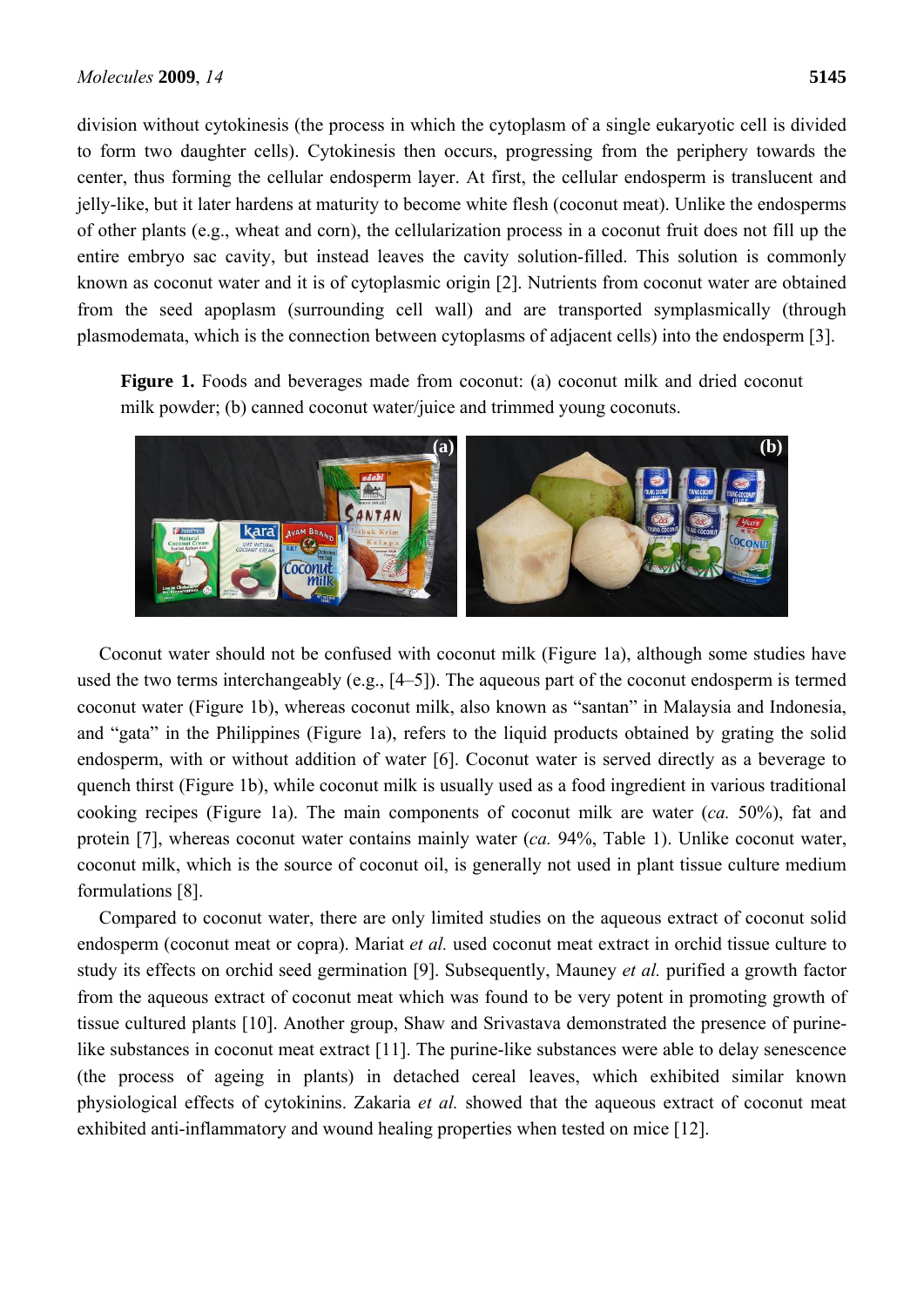| <b>Source information</b>     | $[20]$               | $[31]$          | $[29]$         |                     |         |                        | $[30]$          |                 |
|-------------------------------|----------------------|-----------------|----------------|---------------------|---------|------------------------|-----------------|-----------------|
| Coconut type                  |                      | young           | young<br>green | mature<br>green     | mature  | mature<br>(autoclaved) | young           | mature          |
| Average Weight of Coconut (g) |                      | 206 (water)     |                |                     |         |                        | 565             | 393             |
| Age of coconut                |                      |                 |                |                     |         |                        | 6 months        | 12 months       |
| Source of coconut             |                      |                 |                | Deerfield Beach, FL |         | Dominican Republic     |                 |                 |
| <b>Proximates</b>             |                      | (g/100g)        |                |                     |         |                        | (g/100g)        |                 |
| Water                         |                      | 94.99           |                |                     |         |                        | 94.18           | 94.45           |
| Dry                           |                      | 5.01            |                |                     |         |                        | 5.82            | 5.55            |
| Energy value                  |                      | 19 kcal (79 kJ) |                |                     |         |                        |                 |                 |
| Protein                       |                      | 0.72            |                |                     |         |                        | 0.12            | 0.52            |
| Total lipid (fat)             |                      | 0.2             |                |                     |         |                        | 0.07            | 0.15            |
| Ash                           |                      | 0.39            |                |                     |         |                        | 0.87            | 0.47            |
| Carbohydrate, by difference   |                      | 3.71            |                |                     |         |                        | 4.76            | 4.41            |
| Fiber, total dietary          |                      | $1.1\,$         |                |                     |         |                        | $\mathrm{ND}^*$ | $\mathrm{ND}^*$ |
| <b>Sugars</b>                 | (mg/mL)              | (g/100g)        |                |                     | (mg/mL) |                        | (g/100g)        |                 |
| Total                         |                      | 2.61            | 9.16           | 21.68               | 13.87   | 15.20                  | 5.23            | 3.42            |
| Sucrose                       | 9.18                 |                 | 0.93           | 9.18                | 8.90    | 10.70                  | 0.06            | 0.51            |
| Glucose                       | 7.25                 |                 | 3.93           | 7.25                | 2.46    | 2.02                   | 2.61            | 1.48            |
| Fructose                      | 5.25                 |                 | 4.30           | 5.25                | 2.51    | 2.48                   | 2.55            | 1.43            |
| <b>Sugar alcohols</b>         | Present <sup>a</sup> |                 |                | (mg/L)              |         |                        |                 |                 |
| Mannitol                      | $0.8\,$              |                 |                | 0.80                |         |                        |                 |                 |
| Sorbitol                      | 15 <sup>d</sup>      |                 |                | 15.00               |         |                        |                 |                 |
| Myo-inositol                  | 0.01                 |                 |                | 0.01                |         |                        |                 |                 |
| Scyllo-inositol               | 0.05                 |                 |                | 0.05                |         |                        |                 |                 |

Table 1. Chemical composition of coconut water [20,29-31].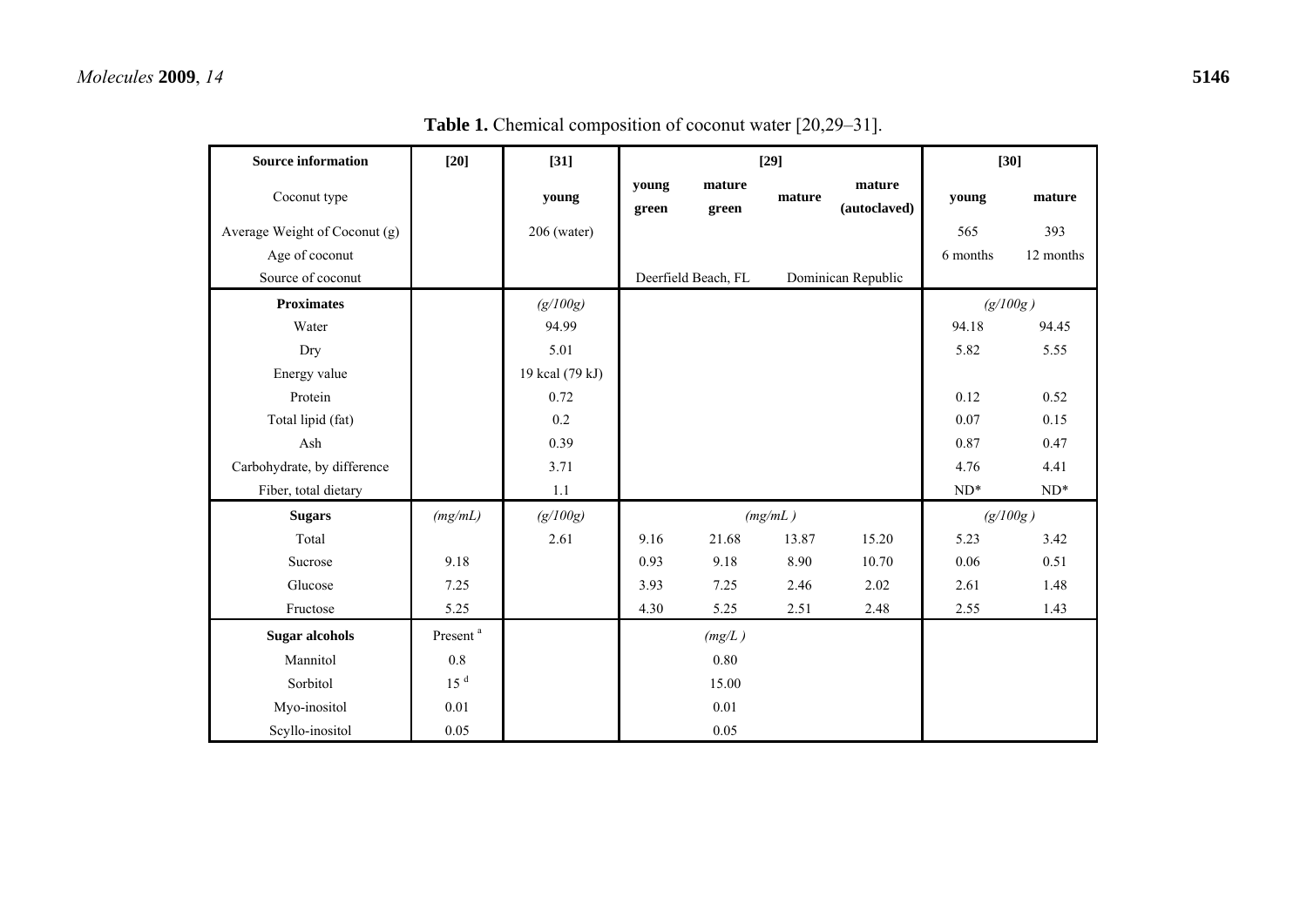## *Molecules* **2009**, *14* **5147**

| <b>Inorganic</b> ions             | (mg/100g) | (mg/100g)      | (mg/100g) | (mg/100g)       |                 |
|-----------------------------------|-----------|----------------|-----------|-----------------|-----------------|
| Calcium, Ca                       |           | 24             |           | 27.35           | 31.64           |
| Iron, Fe                          | 0.01      | 0.29           | 0.01      | 0.02            | 0.02            |
| Magnesium, Mg                     | 30        | 25             | 30        | 6.40            | 9.44            |
| Phosphorus, P                     | 37        | 20             | 37        | 4.66            | 12.77           |
| Potassium, K                      | 312       | 250            | 312       | 203.70          | 257.52          |
| Sodium, Na                        | 105       | 105            | 105       | 1.75            | 16.10           |
| Zinc, Zn                          |           | 0.1            |           | 0.07            | 0.02            |
| Copper, Cu                        | 0.04      | 0.04           | 0.04      | 0.01            | 0.03            |
| Manganese, Mn                     |           | 0.142          |           | 0.12            | 0.08            |
| Selenium, Se                      |           | 0.001          |           |                 |                 |
| Chlorine, Cl                      | 183       |                | 183       |                 |                 |
| Sulfur, S                         | 24        |                | 24        | 0.58            |                 |
| Aluminium, Al                     |           |                |           | 0.07            | 0.06            |
| Boron, B                          |           |                |           | 0.05            | 0.08            |
| <b>Vitamins</b>                   | (mg/mL)   | (mg/100g)      | (mg/L)    | $(mg/100 dm^3)$ |                 |
| Vitamin C, total ascorbic acid    |           | 2.4            |           | 7.41            | 7.08            |
| Thiamin (B1)                      |           | 0.03           | Trace     | Trace           | $0.01\,$        |
| Riboflavin (B2)                   |           | 0.057          | $0.01\,$  | $0.01\,$        | $0.01\,$        |
| Niacin (B3)                       |           | 0.08           | 0.64      | $\mathrm{ND}^*$ | $\mathrm{ND}^*$ |
| Pantothenic acid (B5)             | 0.52      | 0.043          | 0.52      |                 |                 |
| Pyridoxine (B6)                   |           | 0.032          | Trace     | $\mathrm{ND}^*$ | $ND^*$          |
| Folate, total                     |           | 0.03           |           |                 |                 |
| Folic acid                        | 0.003     | $\mathbf{0}$   | 0.003     |                 |                 |
| Folate, food                      |           | 0.003          |           |                 |                 |
| Folate, Dietary Folate Equivalent |           | $3(\mu g_DFE)$ |           |                 |                 |
| (DFE)                             |           |                |           |                 |                 |
| Biotin                            | $0.02\,$  |                | 0.02      |                 |                 |
| Nicotinic acid (Niacin)           | 0.64      |                | 0.64      |                 |                 |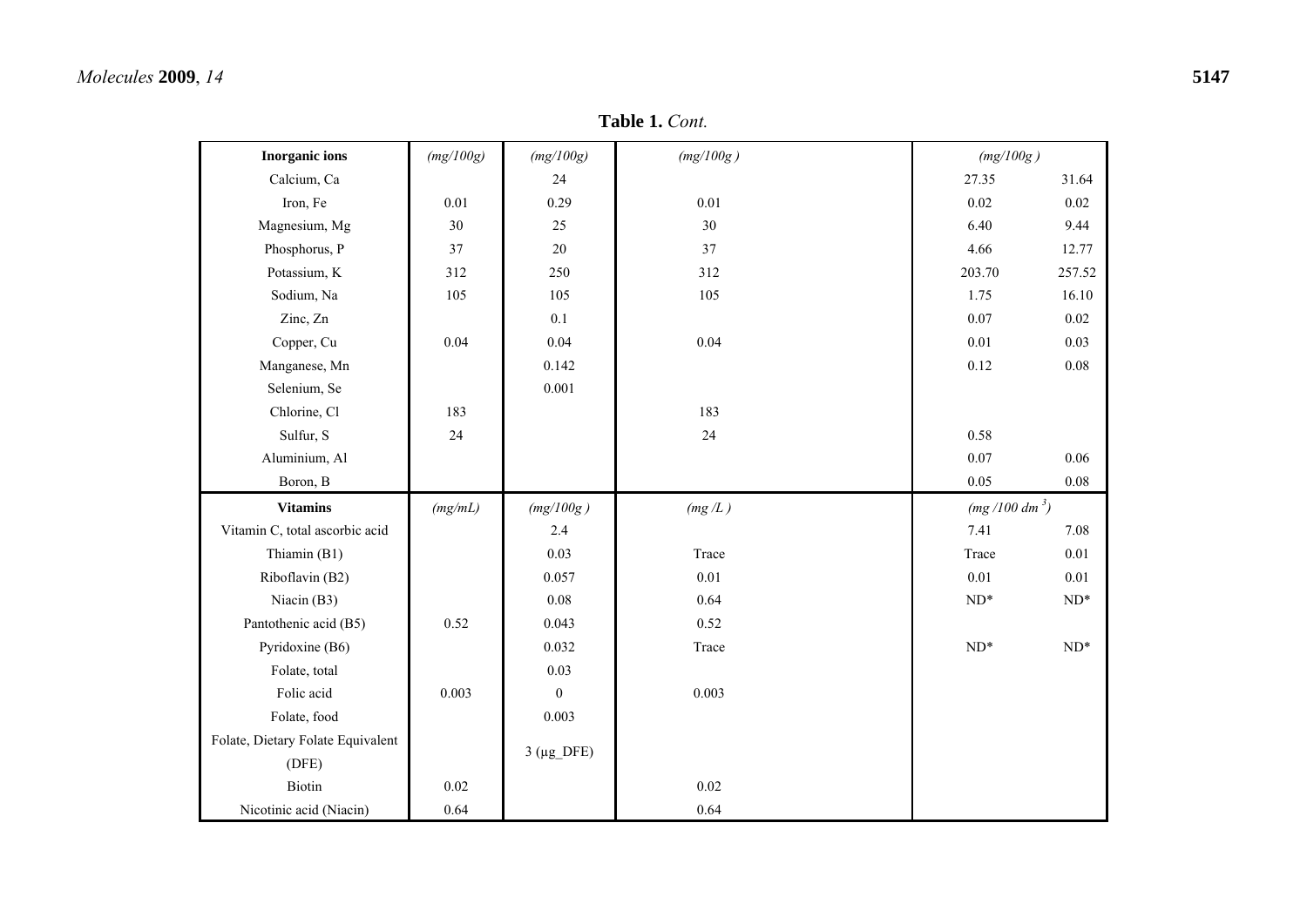| Lipids                             |                            | (g/100g)       |       |              |        |        | (g/100g)               |        |
|------------------------------------|----------------------------|----------------|-------|--------------|--------|--------|------------------------|--------|
| Total                              |                            | 0.2            |       |              |        |        | 0.0733                 | 0.1482 |
| Fatty acids, total saturated       |                            | 0.176          |       |              |        |        | 0.03                   | 0.1    |
| 6:00                               |                            | 0.001          |       |              |        |        |                        |        |
| 8:00                               |                            | 0.014          |       |              |        |        | $ND^*$                 | $ND^*$ |
| 10:00                              |                            | 0.011          |       |              |        |        | 0.0007                 | 0.0028 |
| 12:00                              |                            | 0.088          |       |              |        |        | 0.002                  | 0.0274 |
| 14:00                              |                            | 0.035          |       |              |        |        | 0.0023                 | 0.019  |
| 16:00                              |                            | 0.017          |       |              |        |        | 0.0219                 | 0.032  |
| 17:00                              |                            |                |       |              |        |        | 0.0009                 | 0.0016 |
| 18:00                              |                            | 0.01           |       |              |        |        | 0.0039                 | 0.0108 |
| 20:00                              |                            |                |       |              |        |        | 0.0016                 | 0.0033 |
| Fatty acids, total monounsaturated |                            | 0.008          |       |              |        |        | 0.03                   | 0.02   |
| 16:1 undifferentiated              |                            | $\overline{0}$ |       |              |        |        | 0.0011                 | 0.0007 |
| 18:1 undifferentiated              |                            | 0.008          |       |              |        |        | 0.0194                 | 0.015  |
| 20:1 undifferentiated              |                            |                |       |              |        |        | 0.0049                 | 0.0019 |
| 22:1 undifferentiated              |                            |                |       |              |        |        | 0.0011                 | 0.0023 |
| Fatty acids, total polyunsaturated |                            | 0.002          |       |              |        |        | 0.0128                 | 0.0054 |
| 18:2 $n$ -6undifferentiated        |                            | 0.002          |       |              |        |        | 0.0114                 | 0.0032 |
| 20:4 $n - 6$                       |                            |                |       |              |        |        | 0.0014                 | 0.0022 |
| Amino acids                        | $(\mu g/mL)$               | (g/100g)       |       | $(\mu g/mL)$ |        |        | (mg/g defatted sample) |        |
| Alanine                            | 312                        | 0.037          | 16.40 | 127.30       | 177.10 | 198.00 | 1.13                   | 3.88   |
| $\beta$ -Alanine                   | 12                         |                |       |              |        |        |                        |        |
| γ-Aminobutyric acid                | 820                        |                | 1.90  | 34.60        | 168.80 | 173.20 |                        |        |
| Arginine                           | 133                        | 0.118          | 14.70 | 25.60        | 16.80  | 20.70  | 0.13                   | 0.81   |
| Asparagine and glutamine           | ca. 60                     |                |       |              |        |        |                        |        |
| Aspartic acid                      | 65                         | 0.07           | 11.30 | 35.90        | 5.40   | 11.40  | 1.60                   | 0.76   |
| Asparagine                         |                            |                | 17.10 | 10.10        | 10.40  | 25.30  |                        |        |
| Cystine                            | $0.97 - 1.17$ <sup>b</sup> | 0.014          |       |              |        |        | $0.00\,$               | 0.00   |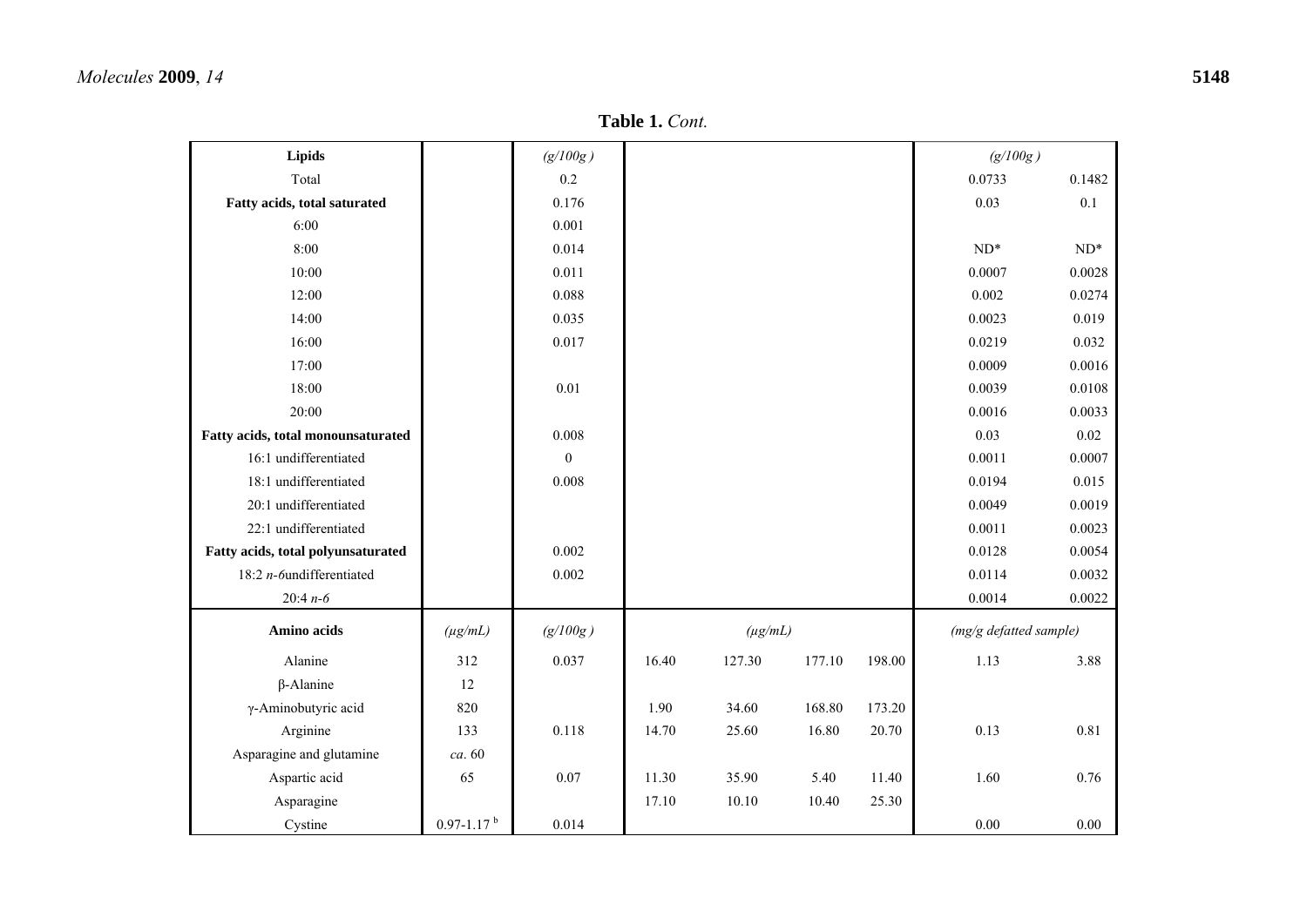| Glutamic acid          | 240                  | 0.165              | 9.40               | 70.80           | 78.70              | 104.90             | 3.44            | 3.75 |
|------------------------|----------------------|--------------------|--------------------|-----------------|--------------------|--------------------|-----------------|------|
| Glutamine              |                      |                    | 80.00              | 45.40           | 13.40              | 2.00               |                 |      |
| Glycine                | 13.9                 | 0.034              | 1.30               | 9.70            | 13.90              | 18.00              | 0.43            | 0.11 |
| Homoserine             | 5.2                  |                    | $ND^*$             | $ND^*$          | 5.20               | 8.80               |                 |      |
| Histidine              | Trace <sup>a</sup>   | 0.017              | 3.50               | 6.30            | Trace <sup>a</sup> | Trace <sup>a</sup> | 0.39            | 0.67 |
| Isoleucine             | 18                   | 0.028              |                    |                 |                    |                    | 0.26            | 0.27 |
| Leucine                | 22                   | 0.053              | 6.20               | 37.30           | 31.70              | 33.00              | 0.66            | 0.58 |
| Lysine                 | 150                  | 0.032              | 4.40               | 21.40           | 22.50              | 13.00              | 4.72            | 3.41 |
| Methionine             | 8                    | 0.013              | 3.50               | 16.90           | Trace <sup>a</sup> | Trace <sup>a</sup> | 0.22            | 0.21 |
| Ornithine              | 22                   |                    |                    |                 |                    |                    |                 |      |
| Phenylalanine          | 12                   | 0.037              | $\mathrm{ND}^*$    | $\mathrm{ND}^*$ | 10.20              | Trace <sup>a</sup> | 0.26            | 0.00 |
| Pipecolic acid         |                      | Trace <sup>a</sup> |                    |                 |                    |                    |                 |      |
| Proline                | 97                   | 0.03               | 4.10               | 31.90           | 21.60              | 12.90              | 0.52            | 0.95 |
| Serine                 | 111                  | 0.037              | 7.30               | 45.30           | 65.80              | 85.00              | 0.64            | 1.06 |
| Tyrosine               | 16                   | 0.022              | 0.90               | 6.40            | 3.10               | Trace <sup>a</sup> | 0.00            | 0.00 |
| Tryptophan             | 39                   | 0.008              |                    |                 |                    |                    | 0.00            | 0.00 |
| Threonine              | 44                   | 0.026              | 2.90               | 16.20           | 26.30              | 27.40              | $0.20\,$        | 0.33 |
| Valine                 | 27                   | 0.044              | 5.60               | 20.60           | 15.10              | 15.50              | 0.91            | 0.82 |
| Dihydroxyphenylaline   | Present <sup>a</sup> |                    |                    |                 |                    |                    |                 |      |
| Hydroxyproline         | Trace <sup>a</sup>   |                    | Trace <sup>a</sup> | 4.10            | Trace <sup>a</sup> | 8.20               |                 |      |
| Pipecolic acid         | Present <sup>a</sup> | Trace <sup>a</sup> |                    |                 |                    |                    |                 |      |
| Nitrogeneous compounds | $\mu$ mol/mL         |                    |                    |                 |                    |                    |                 |      |
| Ethanolamine           | 0.01                 |                    |                    |                 |                    |                    |                 |      |
| Ammonia                | Present <sup>a</sup> |                    |                    |                 |                    |                    |                 |      |
| Organic acids          | (meq/mL)             |                    |                    |                 | (meq/mL)           |                    | (mg/100 DM)     |      |
| Tartaric               |                      |                    |                    |                 |                    |                    | 1.6             | 2.4  |
| Malic                  | 34.31                |                    | 9.36               | 34.31           | 11.98              | 14.08              | 317             | 307  |
| Citric                 | 0.37                 |                    |                    | 0.37            | 0.31               | 0.38               | $\mathrm{ND}^*$ | 24.8 |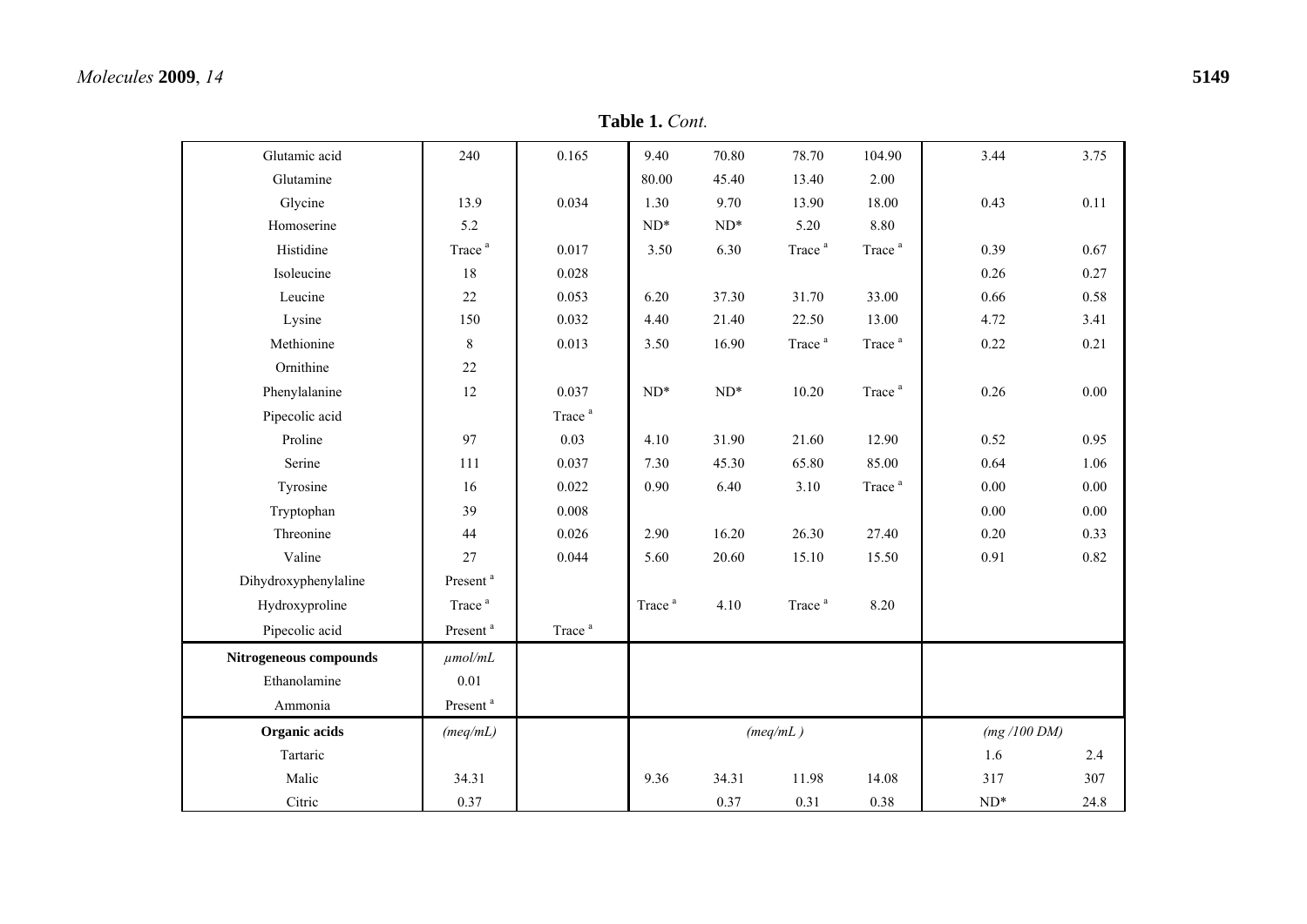#### **Table 1.** *Cont.*

| Acetic                          |                      |                         |        |          |      | $\mathrm{ND}^*$ | 1.3           |
|---------------------------------|----------------------|-------------------------|--------|----------|------|-----------------|---------------|
| Pyridoline                      | $0.39$ mg/mL         | 0.43                    | 0.39   | $0.18\,$ | 0.27 |                 |               |
| Succinic                        |                      |                         |        | $0.28\,$ | 0.18 |                 |               |
| Shikimic and quinic acids, etc. | 0.57                 |                         |        |          |      |                 |               |
| <b>Enzymes</b>                  |                      |                         |        |          |      |                 |               |
| Acid phosphatase                | Present <sup>a</sup> |                         |        |          |      |                 |               |
| Catalase                        | Present <sup>a</sup> |                         |        |          |      |                 |               |
| Dehydrogenase                   | Present <sup>a</sup> |                         |        |          |      |                 |               |
| Diastase                        | Present <sup>a</sup> |                         |        |          |      |                 |               |
| Peroxidase                      | Present <sup>a</sup> |                         |        |          |      |                 |               |
| RNA polymerases                 | Present <sup>a</sup> |                         |        |          |      |                 |               |
| Phytohormones                   | (mg/mL)              |                         | (mg/L) |          |      |                 |               |
| Auxin                           | 0.07                 |                         | 0.07   |          |      |                 |               |
| 1,3- Diphenylurea               |                      |                         | 5.8    |          |      |                 |               |
| Cytokinin                       | Present <sup>a</sup> |                         |        |          |      |                 |               |
| <b>Miscellaneous</b>            |                      |                         |        |          |      |                 |               |
| Leucoanthocyanin                | Present <sup>a</sup> |                         |        |          |      |                 |               |
| Phyllococosine                  | Present <sup>a</sup> |                         |        |          |      |                 |               |
| <b>Chemical properties</b>      |                      |                         |        |          |      |                 |               |
| pH                              |                      | $4.6 \text{ to}$<br>5.6 |        |          |      | $4.7 \pm 0.1$   | $5.2 \pm 0.1$ |

\* ND = Non detectable; <sup>a</sup> No units given; <sup>b</sup> Units: g/100g dried protein; <sup>d</sup> Units: mg/mL; <sup>e</sup> Due to contamination.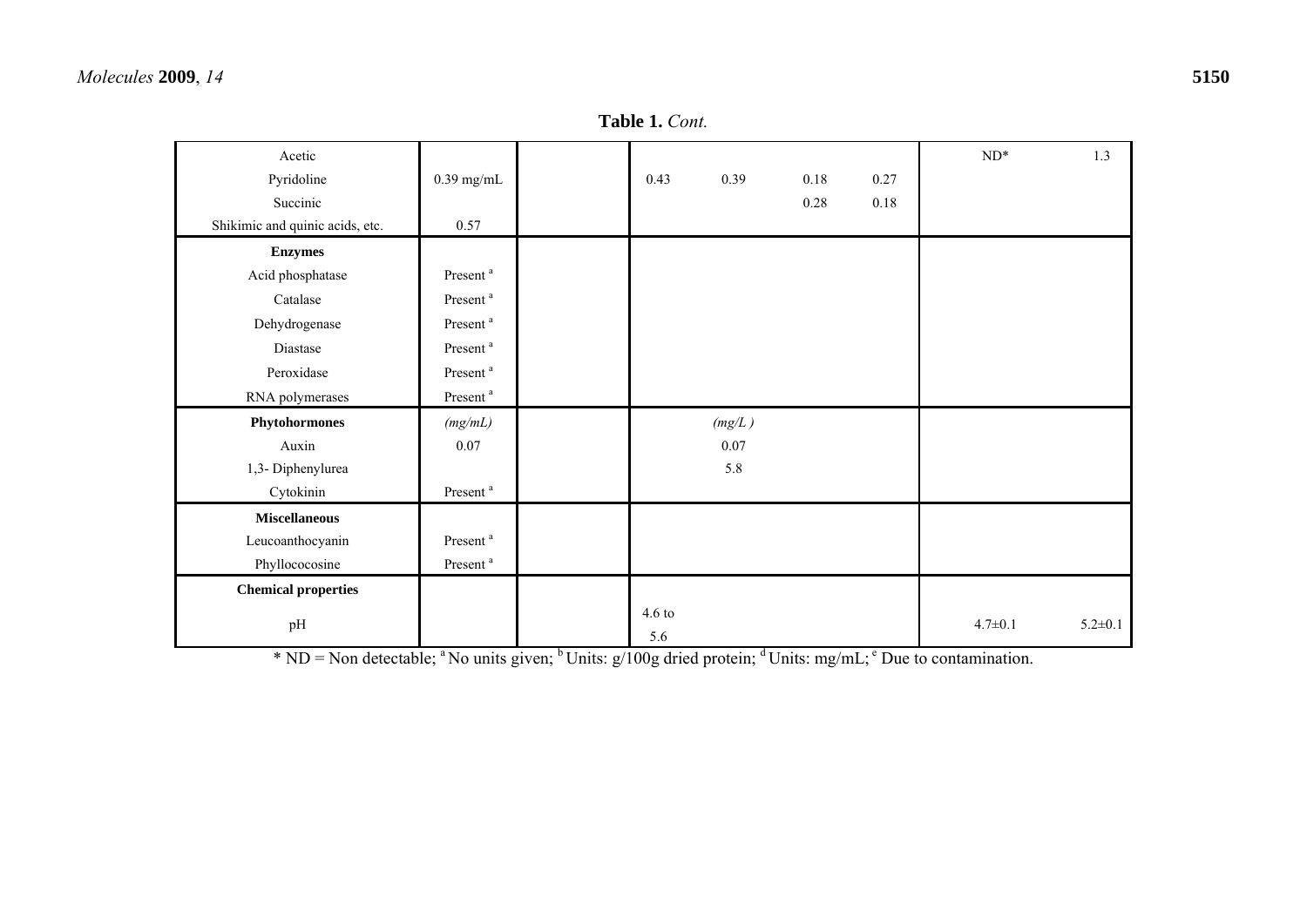Conversely, coconut water has been extensively studied since its introduction to the scientific community in the 1940s. In its natural form, it is a refreshing and nutritious beverage which is widely consumed due to its beneficial properties to health, some of which are based on cultural/traditional beliefs [2,5–8,13–15]. It is also believed that coconut water could be used as an important alternative for oral rehydration and even so for intravenous hydration of patients in remote regions [13]. Coconut water may also offer protection against myocardial infarction [15]. Interestingly, a study has shown that regular consumption of either coconut water or mauby (a liquid extracted from the bark of the mauby tree, *Colubrina arborescens*), or particularly, a mixture of them, is effective in bringing about the control of hypertension [16].

Apart from that, coconut water is widely used in the plant tissue culture industry [17–20]. The extensive use of coconut water as a growth-promoting component in tissue culture medium formulation can be traced back to more than half a century ago, when Overbeek *et al.* first introduced coconut water as a new component of the nutrient medium for callus cultures in 1941 [17]. From a scientific viewpoint, the addition of coconut water to the medium is rather unsatisfactory, as it precludes the possibility for investigating the effects of individual components of the medium with any degree of accuracy. The question of which components cause the growth stimulation arose immediately. Besides its nutritional role, coconut water also appears to have growth regulatory properties, e.g., cytokinin-type activity [8].

Some of the most significant and useful components in coconut water are cytokinins, which are a class of phytohormones [21]. The first cytokinin,  $N^6$ -furfuryladenine (kinetin) was isolated from an autoclaved sample of herring sperm DNA in 1955 [22–23]. In 1963, Letham isolated *trans*-zeatin, the first naturally-occurring cytokinin, from a plant source (unripe corn seeds) [24]. In addition to various plant-related functions, it was also found that some cytokinins (e.g., kinetin and *trans*-zeatin) showed significant anti-ageing, anti-carcinogenic, and anti-thrombotic effects [25–26].

 Furthermore, micronutrients (nutrients needed in small quantities) such as inorganic ions and vitamins in coconut water play a vital role in aiding the human body antioxidant system [27]. Hypermetabolism gives rise to an increased production of reactive oxygen species (or free radicals), as a result of increased oxidative metabolism. Such increase in free radicals will cause oxidative damage to the various components of the human cell, especially the polyunsaturated fatty acids in the cell membrane, or to the nucleic acids in the nucleus [27]. Fortunately, living organisms have well developed antioxidant systems to neutralize the most detrimental effects of these oxidizing species. Micronutrients have important functions in this aspect. For example, they act directly to quench free radicals by donating electrons, or indirectly as a part of metallo enzymes (a diverse class of enzymes that require a catalytic metal ion for their biological activity) such as glutathione peroxidase (selenium) or superoxide dismutase (zinc, copper) to catalyse the removal of oxidizing species [28].

Other components found in coconut water include sugars, sugar alcohols, lipids, amino acids, nitrogenous compounds, organic acids and enzymes [20,29–31], and they play different functional roles in plant and human systems due to their distinct chemical properties. The myriad of compounds, both known and unknown, provide coconut water with the special biological properties that is known to the typical layman. In this paper, we will present a summary on the chemical composition of the known compounds in coconut water.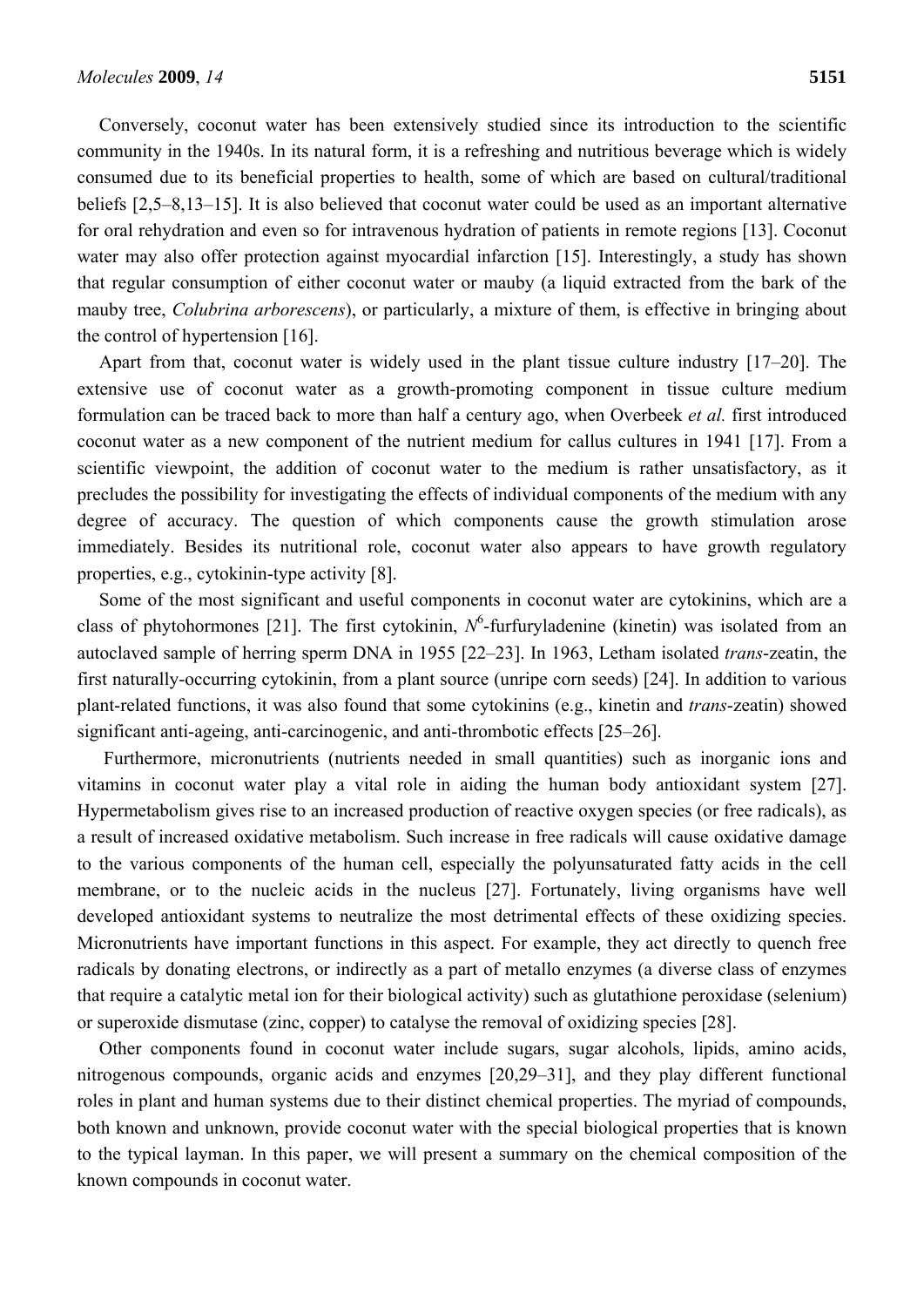## **2. Chemical Composition of Coconut Water**

### *2.1. Phytohormones*

Phytohormones are a group of naturally occurring organic compounds that play crucial roles in regulating plant growth in a wide range of developmental processes. Initially, the term phytohormone was synonymous with auxin. Later on, the other plant growth regulators such as gibberellins (GAs), ethylene, cytokinins, and abscisic acid (ABA) were categorized together with auxins as the "classical five" hormones [21]. Coconut water contains auxin, various cytokinins, GAs and ABA (Table 2) [4,32–35].

| <b>Source information</b>                    | [4]     | $[32 - 34]$ | $[35]$                   |  |
|----------------------------------------------|---------|-------------|--------------------------|--|
| <b>Coconut type</b>                          |         | young green | mature*                  |  |
| <b>Auxin</b>                                 |         | nM          | $\mu$ g mL <sup>-1</sup> |  |
|                                              |         | 150.6       | $0.25 \pm 0.03$          |  |
|                                              |         |             | $0.75 \pm 0.04$          |  |
| indole-3-acetic acid                         |         |             | $1.46 \pm 0.13$          |  |
|                                              |         |             | $0.71 \pm 0.12$          |  |
|                                              |         |             | $0.78 \pm 0.10$          |  |
| <b>Cytokinins</b>                            |         |             |                          |  |
| $N^6$ -isopentenyladenine                    |         | 0.26        |                          |  |
| dihydrozeatin                                |         | 0.14        |                          |  |
| trans-zeatin                                 |         | 0.09        |                          |  |
| kinetin                                      |         | 0.31        |                          |  |
| ortho-topolin                                |         | 3.29        |                          |  |
| dihydrozeatin O-glucoside                    |         | 46.6        |                          |  |
| trans-zeatin O-glucoside                     |         | 48.7        |                          |  |
| trans-zeatin riboside                        |         | 76.2        |                          |  |
| kinetin riboside                             |         | 0.33        |                          |  |
| trans-zeatin riboside-5'-                    |         | 10.2        |                          |  |
| monophosphate                                |         |             |                          |  |
| $14-O-(3-O-[\beta-D-galacto-$                | Present |             |                          |  |
| pyranosyl- $(1\rightarrow 2)$ - $\alpha$ -D- |         |             |                          |  |
| galactopyranosyl- $(1\rightarrow 3)$ -       |         |             |                          |  |
| $\alpha$ -L-arabinofuranosyl]-4-O-           |         |             |                          |  |
| ( $\alpha$ -L-arabinofuranosyl)- $\beta$ -   |         |             |                          |  |
| D-galactopyranosyl)-trans-                   |         |             |                          |  |
| zeatin riboside                              |         |             |                          |  |
| <b>Gibberellins</b>                          |         |             |                          |  |
| gibberellin 1                                |         | 16.7        |                          |  |
| gibberellin 3                                |         | 37.8        |                          |  |
| <b>Auxin</b>                                 |         |             |                          |  |
| indole-3-acetic acid                         |         | 150.6       |                          |  |

**Table 2.** Naturally-occurring phytohormones unequivocally identified in coconut water.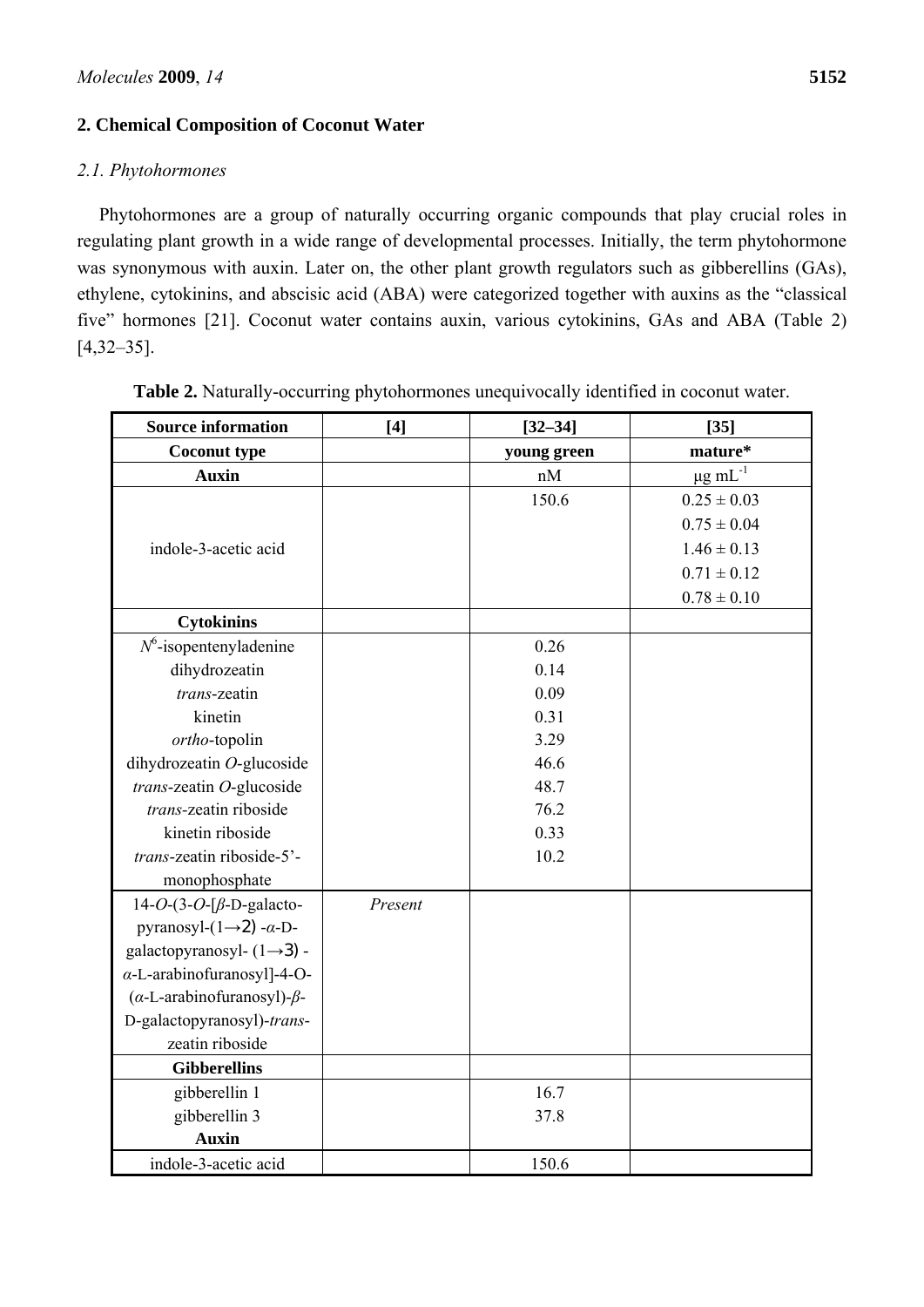|                |      | $0.010 \pm 0.002$ |
|----------------|------|-------------------|
|                |      | ND.               |
| Abscisic acid  | 65.5 | $0.023 \pm 0.002$ |
|                |      | $0.061 \pm 0.019$ |
|                |      | $0.071 \pm 0.018$ |
|                |      | $1.01 \pm 0.10$   |
|                |      | $0.67 \pm 0.04$   |
| Salicylic acid |      | $1.03 \pm 0.12$   |
|                |      | $1.79 \pm 0.21$   |
|                |      | $1.22 \pm 0.07$   |

**Table 2.** *Cont*.

\* Five coconut water samples were analysed.

## 2.1.1. Auxin

Coconut water contains indole-3-acetic acid (IAA), the primary auxin in plants [34,35]. IAA is a weak acid ( $pKa = 4.75$ ) that is synthesized in the meristematic regions located at the shoot apex and subsequently transported to the root tip in plants [36]. For many years, tryptophan was assumed to be the precursor of IAA and this was later confirmed using experiments involving seedlings of *Phaseolus vulgaris* subjected to stable isotope labeling studies [37]. IAA occurs not only in the free form, but is also conjugated to various amino acids, peptides, or carbohydrates. These IAA conjugates are biologically inactive and appear to be the IAA storage forms in seeds and are probably involved in hormonal homeostasis [38].

Auxin is implicated in many regulatory processes in plants especially those relating to plant growth and development [39–40]. Auxin functions in the relay of environmental signals such as light and gravity, the regulation of branching processes in shoots and roots, and as discovered more recently, the patterned differentiation of cells in meristems and immature organs [39]. Undoubtedly, it is a versatile spatial-temporal signal. Auxin transport generates auxin concentration maxima and gradients within tissues that are instrumental in the diverse regulation of various plant developmental processes, including embryogenesis, organogenesis, vascular tissue formation and tropisms. The unique signalmolecule transport mechanism of auxin to a large extent underlies the remarkable developmental plasticity of plants that allows their growth and architecture to fit the environment changing [41].

## 2.1.2. Cytokinins

Cytokinins, being able to induce plant cell division, were discovered in the 1950s [22,42–43]. Natural cytokinins are  $N^6$ -substituted adenine derivatives with various substituted groups, and the physicochemical behaviour of cytokinins is a function of side chain(s), sugar, phosphate and degree of purine ring and/or side chain modification [43]. The auxin-cytokinin hypothesis predicted that cytokinins, together with auxins, play an essential role in plant morphogenesis by controlling the formation of roots and shoots and moderating their relative growth [42]. Cytokinins are a class of phytohormones that exert various roles in the different aspects of plant growth and development, e.g., cell division, formation and activity of shoot meristems, induction of photosynthesis gene expression,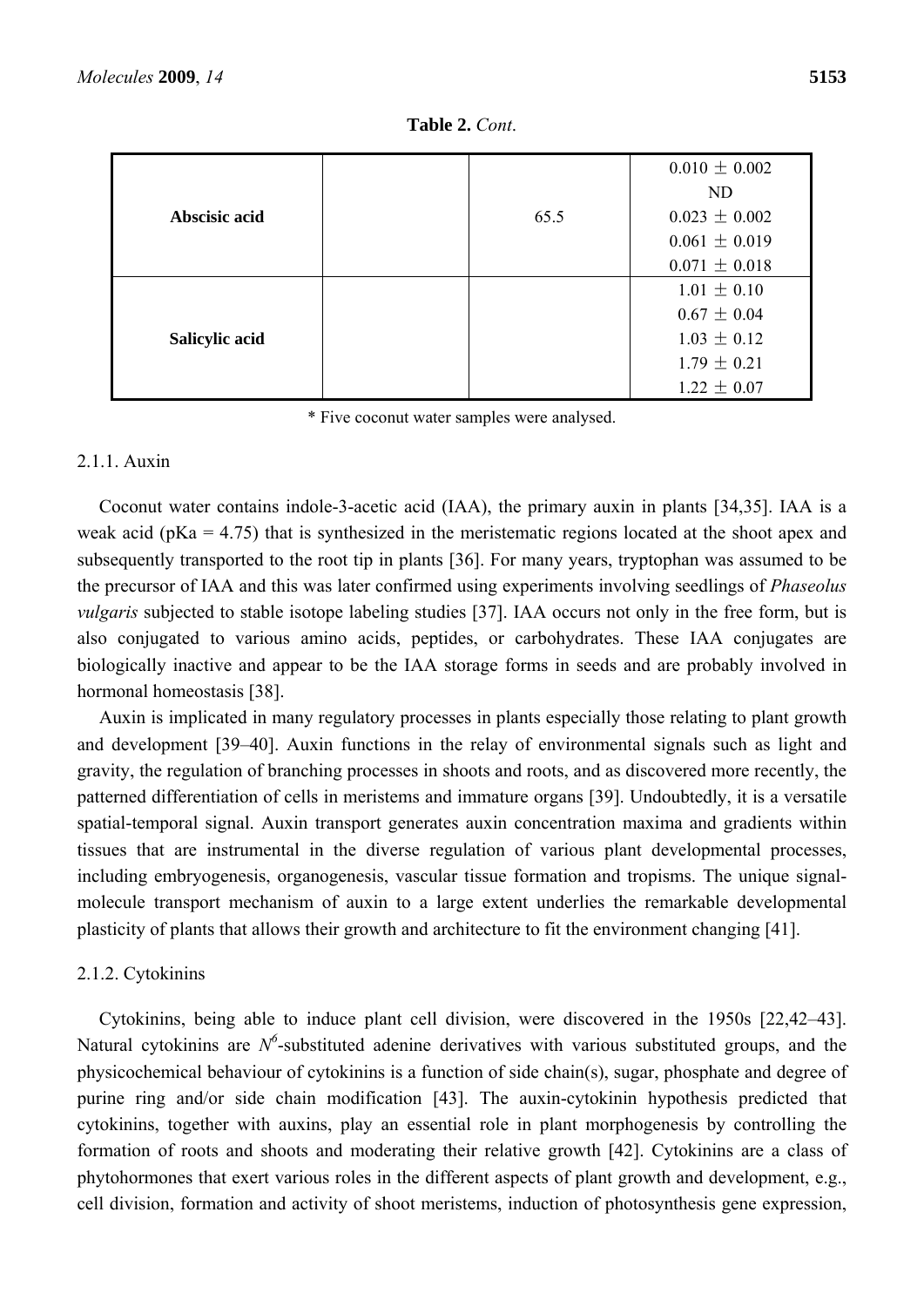leaf senescence, nutrient mobilization, seed germination, root growth and stress response [22,42–46]. Evidently, cytokinin-deficient plants generally develop stunted shoots with smaller apical meristems. The plastochrone of these cytokinin-deficient plants is prolonged, and leaf cell production is only 3- 4% of wild type plants (with normal cytokinin metabolism), indicating an absolute role of cytokinins in leaf growth. Cytokinins are required during leaf formation, both to drive the cell division cycle at normal rates and to obtain the required number of divisions in order to produce a normal leaf size [42]. In addition, cytokinins are also involved in promoting the transition from undifferentiated stem cells to differentiated tissues [47]. Unlike the growth-promoting role of cytokinins in the shoot apical meristem, cytokinins have a negative regulatory function in root growth whereby it suppresses cell division in plant roots [42].

Furthermore, cytokinins play an important role in retarding or even reversing leaf senescence [44–46]. Gan and Amasino reported on the three approaches used to investigate the inhibitory role of the cytokinins in plant senescence: the external application of cytokinins, the measurement of endogenous cytokinin levels before and during senescence, and the manipulation of endogenous cytokinin production in transgenic plants. However, externally applied cytokinins were not always effective in blocking the senescence of excised leaves. The effect of cytokinins on senescence can also vary under different experimental conditions. These studies revealed an inverse correlation between cytokinin levels and the progression of senescence in a variety of tissues and plant species. Cytokinins can interfere with senescence in detached tissues of dicotyledons and monocotyledons but are often less effective in attached tissues. In addition, cytokinin levels, as well as the capacity to synthesize cytokinin, decline with the progression of leaf senescence [48].

Coconut water is an important additive in the tissue culture media of several plants, including orchids and traditional Chinese medicinal herbs. The cytokinins found in coconut water support cell division, and thus promote rapid growth. They are mostly used to propagate protocorm-like bodies of orchids in plant industries [49]. However, it should be noted that cytokinins cannot completely substitute coconut water's effects. This is due to the presence of other phytohormones (such as auxin and gibberellins [33–35]) or even undefined chemical components which may exert synergistic effects with cytokinins. One advantage of coconut water is that it results in considerable plant cell proliferation without increasing the number of undesirable mutations [20]. Coconut water contains various cytokinins (Table 2). For this review, only kinetin, *trans*-zeatin and their derivatives will be discussed in greater detail as they are known to possess medicinal values [26,50–52].

## *N*6 -Furfuryladenine (Kinetin)

The first cytokinin, kinetin was discovered by Miller *et al.* in Wisconsin. It was a degradation product of herring sperm DNA and was found to be able to promote cell division in plants [22–23]. Kinetin was previously assumed to be an unnatural and synthetic compound, until in 1996 Barciszewski *et al.* detected it in freshly extracted cellular DNA from human cells and in plant cell extracts [53]. And recently, Ge *et al.* identified kinetin and kinetin riboside from coconut water [54].

Being one of the cytokinins, kinetin has the effects on the plant developmental processes that could be influenced by cytokinins, such as leaf expansion and seed germination. Most importantly, kinetin is well known for its ability to retard senescence in plants [48,55–58].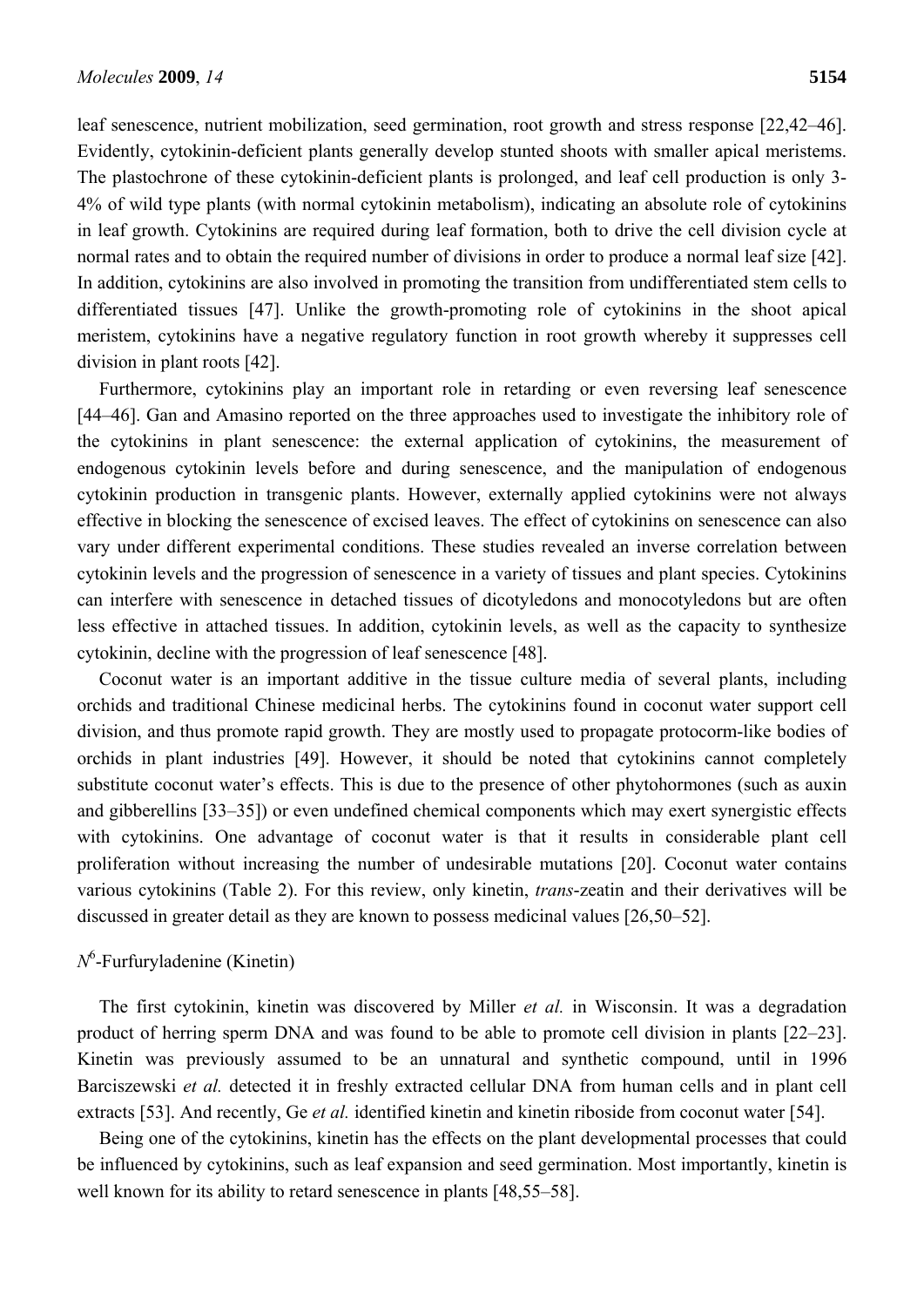Recently, its strong anti-ageing effects on human skin cells and fruitflies (*Zaprionus paravittiger*) were also reported [26,59–60]. Kinetin slowed down the ageing processes, and prolonged the lifespan of fruitflies, which was mainly due to a reduction in age-specific death rates throughout the adult lifespan [59]. In addition, kinetin enhanced cell division and led to fewer cells being arrested at the  $G_0/G_1$  phase, thus delaying the ageing of endothelial cells and increasing cell proliferation and metabolic capacity [61]. Most importantly, the anti-ageing effects of kinetin did not increase the cell culture lifespan in terms of maximum proliferative capacity *in vitro*, in contrast to many other antiageing factors which are known to promote carcinogenesis under certain conditions [26,62]. Kinetin was shown to delay the onset of several cellular and biochemical characteristics associated to cellular ageing in human skin fibroblast cultures [26]. Based on the results obtained from studies on the antiageing effects of kinetin on human skin cells [63], skin care products containing kinetin were subsequently developed to treat photo-damaged skin [64].

Recent research evidence revealed that oxidative DNA damage plays an important role in cancer development and that dietary antioxidants can provide effective protection against oxidative damage [65]. Kinetin was shown to act as a strong antioxidant both under *in vitro* and *in vivo* conditions. A study done by Olsen *et al.* demonstrated that kinetin protected DNA from oxidative damage mediated by the Fenton reaction. Kinetin inhibited the formation of 8-oxo-2'deoxyguanosine, which is a common marker of oxidative damage in DNA [66]. In addition, kinetin was found to inhibit oxidative and glycoxidative protein damage generated *in vitro* [67]. The anti-oxidative properties of kinetin suggested that it may also prevent the oxidative damage of unsaturated fatty acids located within the cell membranes [68].

Kinetin riboside exhibited a cytotoxic effect on plant crown-gall cells [69]. Its anti-proliferative and apoptogenic effects against human cancer cells were also well documented. Studies on the inhibition of kinetin and kinetin riboside on the growth of human fibroblasts, epithelium and mammary carcinoma were conducted [70–72]. A recent study revealed that kinetin riboside could induce apoptosis in HeLa and mouse melanoma B16F-10 cells [50]. Moreover, kinetin riboside also has significant effects on inhibiting the growth of human heptamoa (HepG2) cells [73]. Cabello *et al.* later found that the cytotoxic effects of kinetin riboside stemmed from its ability to induce rapid ATP depletion, creating genotoxic stress which activates p21 and other stress response genes [74]. Furthermore, a research group from the Mayo clinic (USA) identified kinetin riboside from a chemical library screen as the suppressor of cyclin D1 and D2 (CCND1 and CCND2) expression, showing that kinetin riboside could potentially act as a therapeutic agent for multiple myeloma [75].

Besides anti-ageing and anti-cancer effects, kinetin has effective anti-platelet properties, and may be a potential therapeutic agent for treating arterial thrombosis. Kinetin inhibited platelet aggregation in human platelets when stimulated by an agonist [76], and could therefore help to prevent blood clots [77–78].

#### *trans*-Zeatin

*trans*-zeatin was the first naturally-occurring cytokinin identified from a plant source (*Zea mays*) by Letham [24]. In 1974, Letham identified *trans*-zeatin in coconut water [79–80], and a year later, van Stadens and Drewes verified the presence of both *trans*-zeatin and *trans*-zeatin riboside in coconut water [81]. *trans*-zeatin riboside is the most abundant type of cytokinin found in coconut water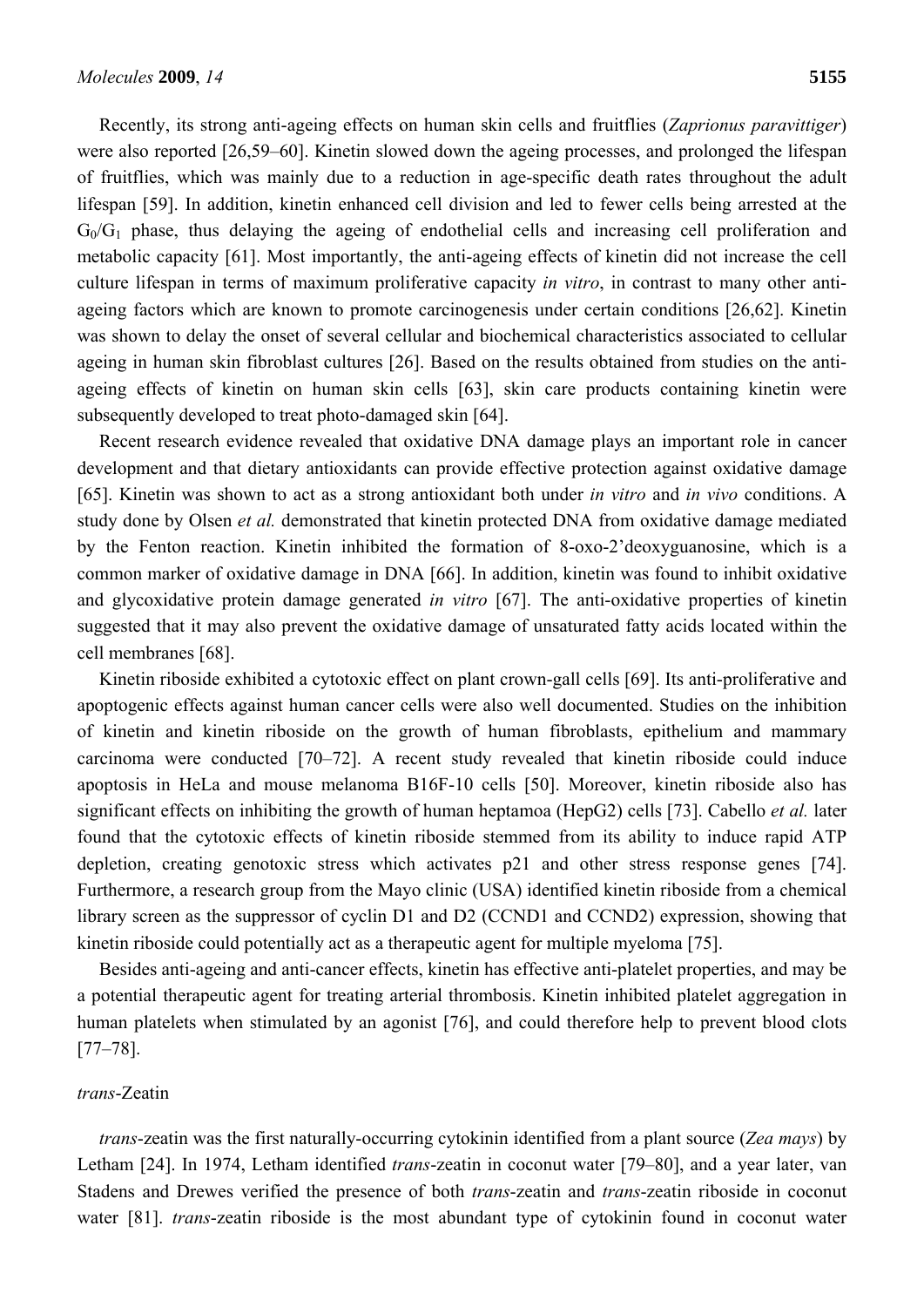(Table 2). *trans*-zeatin is normally used to induce plantlet regeneration from callus in plant tissue culture. Based on experimental data, *trans*-zeatin plays a key role in the  $G_2$ -M transition of tobacco cells. It was found to override the blockade of mitosis caused by lovastatin which inhibits cytokinin biosynthesis and controls cellular entry in mitosis [82].

Recent studies showed that *trans*-zeatin can be a potential drug to treat neural diseases. Some researchers found that *trans*-zeatin actually possesses an inhibitory effect on acetylcholinesterase and it can be used to treat Alzheimer's disease or related neural dysfunctions, such as dementia [51,52]. Acetylcholinesterase degrades the neural compounds that mediate neural transmission, and thus by blocking its action, synaptic transmission can be improved. Another recent study also found that *trans*zeatin can prevent amyloid *β*-protein formation, which has a causal role in the development and progress of Alzheimer's disease [83]. On the other hand, like kinetin, *trans*-zeatin also exhibited antiageing effects on human fibroblast cells [84].

#### 2.1.3. Gibberellins (GAs)

GAs are a class of phytohormones which exert certain effects on plant growth and development, in aspects such as seed germination, epidermal cell elongation, leaf expansion and flower development. The main biological action of GAs is their ability to stimulate the elongation of plant shoots and induce the growth of stems in rosette and dwarfish forms. Together with auxins, GAs stimulate cambial activity and in effect, causing the formation of large xylem and phloem cells in woody plants [85–87]. Apart from the vital roles played in plants, recent study also showed that gibberellin derivatives have anti-tumor bioactivities [88]. Chemically, all known GAs are gibberellic acids (a family of diterpenoids acids), and there are currently 136 members of GAs identified based on their chemical structures. GAs are numbered neither by their structural information nor by their functions, but rather in the order of their identification [85,87].  $GA<sub>1</sub>$  and  $GA<sub>3</sub>$  were successfully detected and quantified in coconut water [33,89].

#### *2.2. Inorganic ions*

Inorganic ions are required for normal cellular function, and are critical for enzyme activation, bone formation, hemoglobin function, gene expression, and the metabolism of amino acids, lipids and carbohydrates [90–93]. Coconut water contains a variety of inorganic ions (Table 1) [20,29–31] and these ions contribute to the therapeutic value inherent in coconut water. As the basic ion composition of coconut water can replenish the electrolytes of the human body excreted through sweat, such as sodium, potassium, magnesium and calcium, it can serve as an effective rehydration drink [94]. The concentration of these electrolytes in coconut water generates an osmotic pressure similar to that observed in blood [95], and it also does not affect hemostasis (plasma coagulation) [14]. As a result, coconut water can be used as a short term intravenous hydration fluid under certain emergency situations [13]. Interestingly, Anurag and Rajamohan showed that coconut water has cardioprotective effects in experimental myocardial infarction induced in rats and this was probably attributed to the rich content of mineral ions in coconut water, especially potassium [15].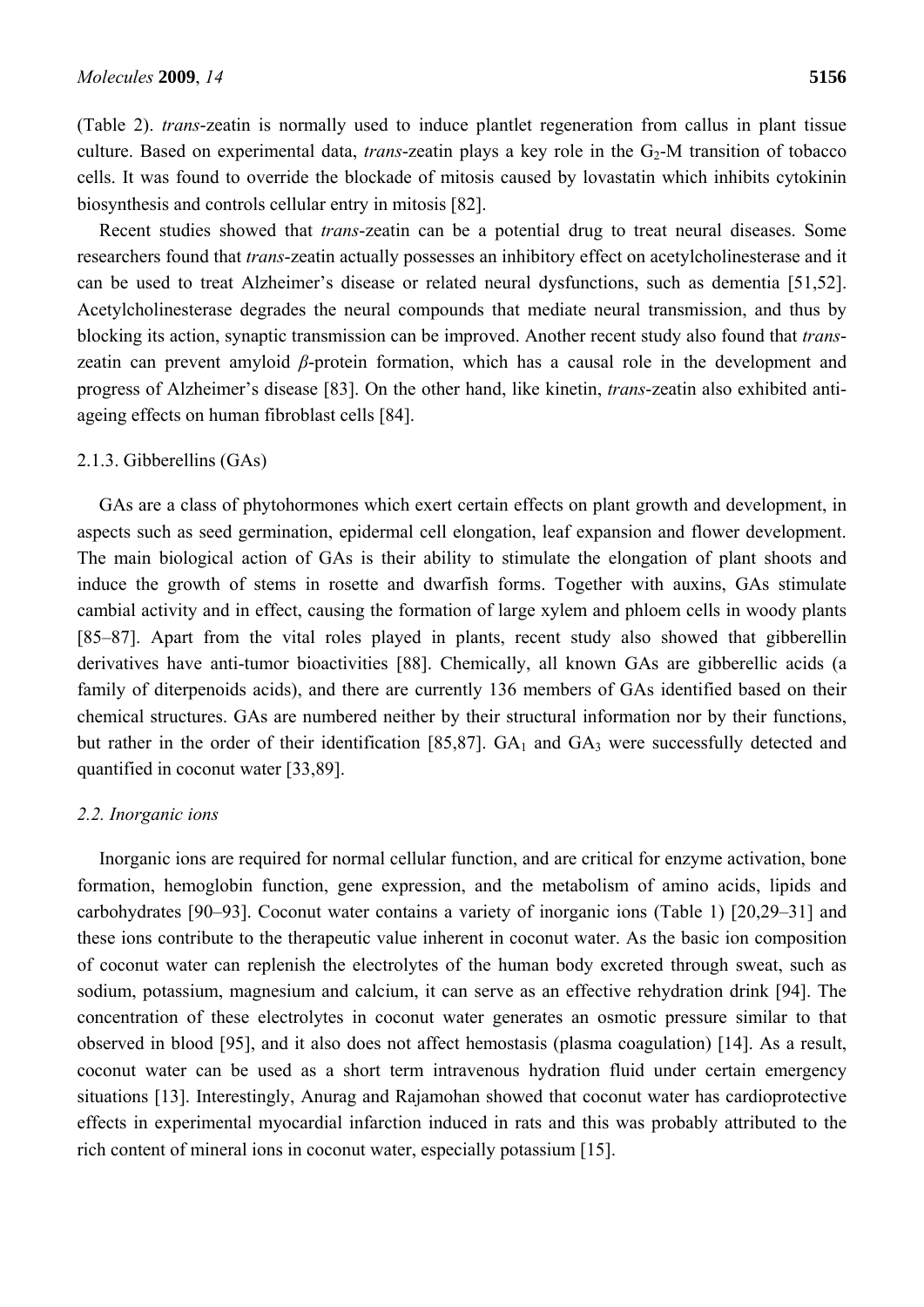#### *2.3. Vitamins*

Vitamins, which are essential for the normal functioning of the human body, are also found in coconut water. Greater consumption of fruits and vegetables is associated with the reduced risk of cardiovascular disease, stroke, and cancers of the mouth, pharynx, esophagus, lungs, stomach, and colon [96–99], because they contain vitamins and minerals vital for normal physiological functions [86]. Coconut water contains vitamins  $B_1$ ,  $B_2$ ,  $B_3$ ,  $B_5$ ,  $B_6$ ,  $B_7$  and  $B_9$  (Table 1). The B vitamins are water-soluble and are required as coenzymes for enzymatic reactions essential for cellular function [100].

Vitamin  $B_6$  (which includes pyridoxal, pyridoxine and pyridoxamine) serves as a coenzyme in various enzymatic reactions, such as the transamination and decarboxylation reactions [101]. For example, it is the coenzyme of γ-cystathionase [102], which catalyses the cleavage of cystathionine, releasing α-ketobutyrate and cystein [103]. The α-ketobutyrate molecule is subsequently converted into succinyl-CoA and fed to the tricarboxylic acid (TCA) cycle while cystein is involved in protein and gluthathione biosynthesis [104–105]. Vitamin  $B_6$  deficiency can affect various processes of the body, such as inflammation and renal function [100].

Coconut water contains folate (Table 1), also known as vitamin B<sub>9</sub>. It was identified in the late 1930's as the nutrient required to reduce anemia during pregnancy [106]. It can prevent mitochondrial toxicity induced by methanol metabolites. In addition, the active form of folate, 5-methyltetrahydrofolate is believed to be one of the central methyl donors required for mitochondrial protein and nucleic acid synthesis [28]. Lower blood levels of vitamin  $B_6$  and folate can increase the risk for atherosclerosis and other vascular diseases [107]. Another study found that high plasma levels of vitamin  $B_6$  and folate may reduce the risk for breast cancer [108]. In addition to vitamin B, coconut water also contains vitamin C (total ascorbic acid, Table 1), which is an important dietary antioxidant [28,63].

#### **3. Conclusions**

Coconut water, being a refreshing beverage, provides important health benefits. The chemical components which contribute to its bioactivity are essential to the plant industry, biotechnology and biomedical fields. Undoubtedly, cytokinins are currently the most important components in coconut water. Significant advances were made in understanding the biological functions of the various cytokinins in both plant and human systems. The potential anti-cancer properties of specific cytokinins could bring encouraging and novel perspectives in finding cures for the different types of cancers. The recent discovery of other medicinal values of coconut water signifies a good potential in improving human health. Better insights and understanding of the functions and properties of the individual components of coconut water will, therefore, help us to better utilise this marvellous and multidimensional liquid with special biological properties from nature.

#### **4. Future Studies**

The chemical composition of coconut water is affected by several factors. Jackson *et al.* showed that coconut water of different coconut varieties contains different concentration of compounds, and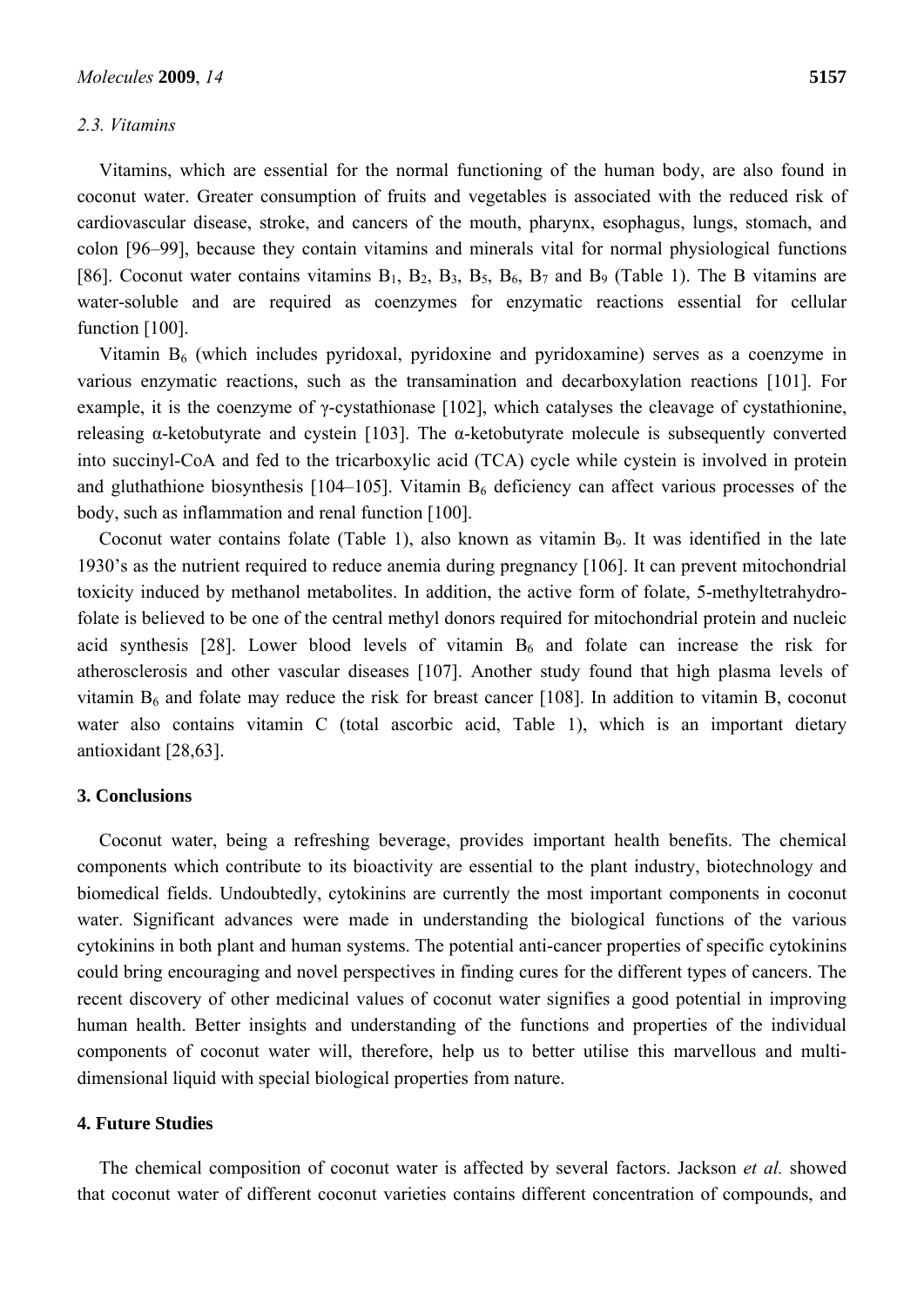that the chemical contents also varied during the different stages of maturity [109]. Soil and environmental conditions also affect the chemical profile of coconut water. A study which was done in Brazil demonstrated that the physical properties of coconut water were affected by varying nitrogen and potassium application [110]. Hence, future studies should be carried out to determine the factors that produce the desirable chemical composition for a specific purpose. Breeding studies can also be carried out to produce coconut water enriched with specific chemical compounds.

Although coconut water is already well studied in terms of its chemical content, there may still be unknown solutes which contribute to its special biological effects. With the development of more advanced detection techniques, screening can be intensified to detect novel compounds of medicinal values present in coconut water.

#### **Acknowledgements**

We would like to thank Stuart Letham (Australian National University) for sharing with us his idea in Canberra that there are a lot of "good biochemicals and especially cytokinins" in coconut water and that we will discover potentially novel biochemicals in these marvellous tropical fruits especially with the technological advancement in analytical tools.

#### **References**

- 1. Lopes, M.A.; Larkins B.A. Endosperm origin, development and function. *Plant cell* **1993**, *5*, 1383–1399.
- 2. Janick, J.; Paull, R.E. *The Encyclopedia of Fruit & Nuts*; CAB International: Wallingford, UK, 2008; p. 112.
- 3. Patrick, J.W.; Offler, C.E. Compartmentation of transport and transfer events in developing seeds. *J. Exp. Bot.* **2001**, *52*, 551–564.
- 4. Kobayashi, H.; Morisaki, N.; Tago, Y.; Hashimoto, Y.; Iwasaki, S.; Kawachi, E.; Nagata, R.; Shudo, K. Structural identification of a major cytokinin in coconut milk as 14-*O*-(3-*O*-[β-Dgalactopyranosyl-(1-->2)-α-D-galactopyranosyl-(1-->3)-α-L-arabinofuranosyl]-4-O-(α-L-arabinofuranosyl)-β-D-galactopyranosyl)-*trans*-zeatin riboside. *Chem. Pharm. Bull.* **1997**, *45*, 260–264.
- 5. Sandhya, V.G.; Rajamohan, T. Comparative evaluation of the hypolipidemic effects of coconut water and lovastatin in rats fed fat-cholesterol enriched diet. *Food Chem. Toxicol.* **2008**, *45*, 3585–3592.
- 6. Asian and Pacific Coconut Community (APCC). *International Codes and Standard for Aqueous Coconut Products*, 2nd draft. Standards Task Force, Asian and Pacific Coconut Community: Jakarta, Indonesia, 1994.
- 7. Seow, C.C.; Gwee, C.N. Coconut milk: Chemistry and technology. *Int. J. Food Sci. Tech.* **1997**, *32*, 189–201.
- 8. George, E.F.; Sherrington, P.D. *Plant Propagation by Tissue Culture-Handbook and Directory of Commercial Laboratories*; Exegetics Ltd: Edington, UK, 1984.
- 9. Mariat, F. Influence du lait du coco et du coprah sur le de´velopement de jeunes plantules de Cattleya. *Bull. Soc. Bot. Fr.* **1951**, *98*, 260–263.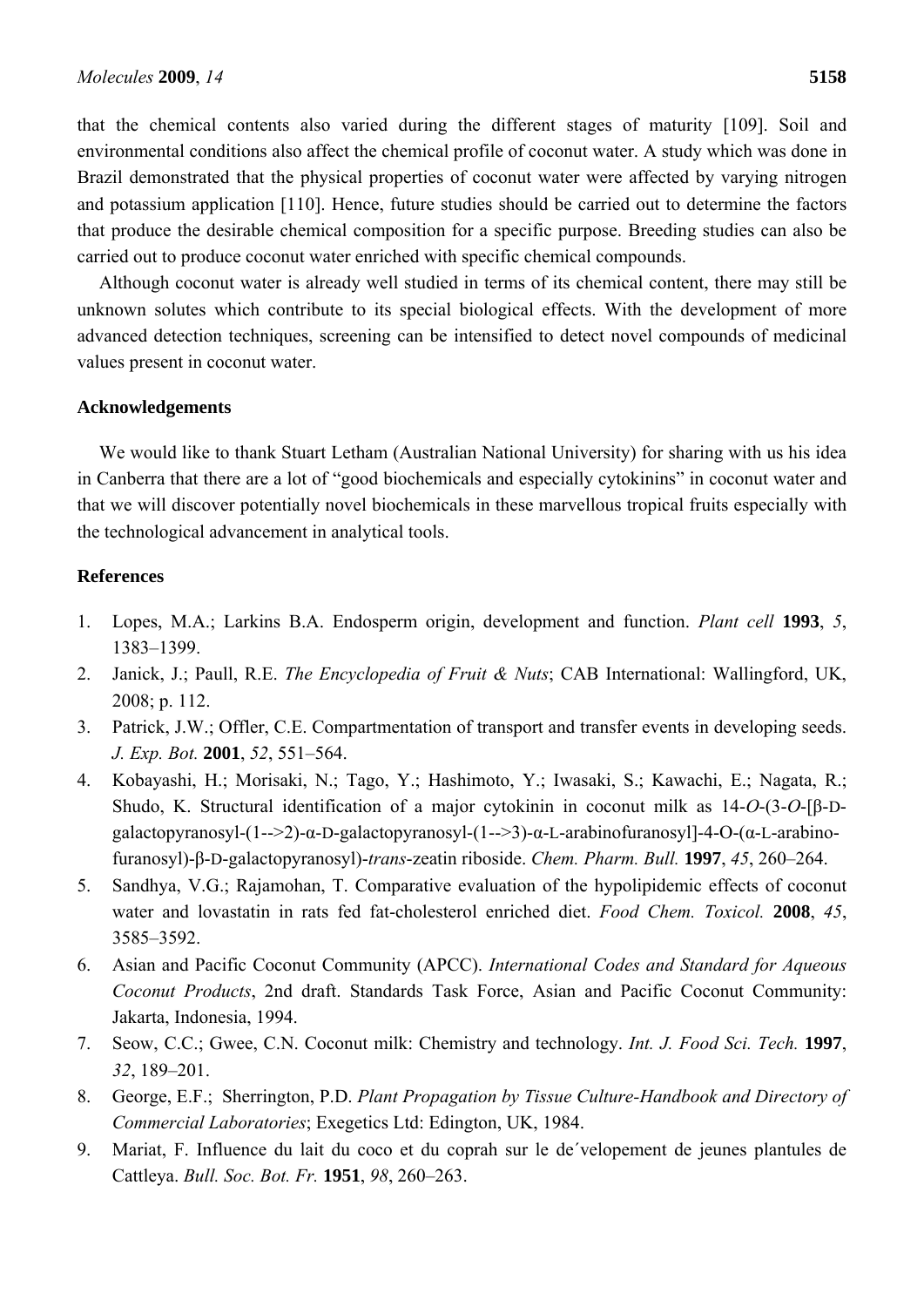- 10. Mauney, J.R.; Hillman, W.S.; Miller, C.O.; Skoog, F; Clayton, R.A.; Strong, F.M. Bioassay, purification and properties of a growth factor from coconut. *Physiol. Plant.* **1952**, *5*, 485–497.
- 11. Shaw, M.; Srivastava, B.I.S. Purine-Like substances from coconut endosperm and their effect on senescence in excised cereal leaves. *Plant Physiol.* **1964**, *39*, 528–532.
- 12. Zakaria, Z.A.; Reezal, I.; Mat Jais, A.M.; Somchit, M.N.; Sulaiman, M.R.; Marmin, A.H.I.; Sidek, H.; Husin, S.H.; Rahim, M.H.A.; Abdul Rahman, L. The anti-inflammatory, anti-pyretic and wound healing activities of *Cocos nucifera* L. (MATAG types) fresh juice and kernel extract in experimental animals. *J. Pharmacol. Toxicol.* **2006**, *1*, 516–526.
- 13. Campbell-Falck, D.; Thomas, T.; Falck, T.M.; Tutuo, N.; Clem, K. The intravenous use of coconut water. *Am. J. Emerg. Med.* **2000**, *18*, 108–111.
- 14. Pummer, S.; Heil, P.; Maleck, W.; Petroianu, G. Influence of coconut water on hemostasis. *Am. J. Emerg. Med.* **2001**, *19*, 287–289.
- 15. Anurag, P.; Rajamohan, T. Cardioprotective effect of tender coconut water in experimental myocardial infarction. *Plant Foods. Hum. Nutr.* **2003**, *58*, 1–12.
- 16. Alleyne, T.; Roache, S.; Thomas, C.; Shirley, A. The control of hypertension by use of coconut water and mauby: Two tropical food drinks. *West Indian Med. J.* **2005**, *54*, 3–8.
- 17. van Overbeek, J.; Conklin, M.E.; Blakeslee, A.F. Factors in coconut milk essential for growth and development of very young *Datura* embryos. *Science* **1941**, *94*, 350–351.
- 18. Verdeil, J.L.; Hocher, V. Digestion and absorption of food in plants: A plant stomach *Trends Plant Sci.* **2002**, *7*, 280–281.
- 19. Ang, S.L.P; Yong, J.W.H. A protocol for *in vitro* germination and sustainable growth of two tropical mistletoes. *Plant Cell Tiss. Org. Cult.* **2005**, *80*, 221–228.
- 20. Arditti, J. *Micropropagation of Orchids*, 2nd ed.; Blackwell Publishing: Oxford, UK, 2008; Volume II.
- 21. Kende, H.; Zeevaart. J. The five "Classical" plant hormones. *Plant Cell* **1997**, *9*, 1197–1210.
- 22. Miller, C.O.; Skoog, F.; Von Saltza, M.H.; Strong, F.M. Kinetin, a cell division factor from deoxyribonucleic acid. *J. Am. Chem. Soc*. **1955**, *77*, 1392–1393.
- 23. Miller, C.O.; Skoog, F.; Okumura, F.S.; von Saltza, M.H.; Strong, F.M. Isolation, structure and synthesis of kinetin, a substance promoting cell division. *J. Am. Chem. Soc.* **1956**, *78*, 1375–1380.
- 24. Letham, D.S. Zeatin, a factor inducing cell division isolated from *Zea mays*. *Life Sci*. **1963**, *2*, 569–573.
- 25. Vermeulen, K.; Strnad, M.; Kryštof, V.; Havlicek, L.; Van der Aa, A.; Lenjou, M.; Njis, G.; Rodrigus, I.; Stockman, B.; Van Onckelen, H.; Van Bockstaele, D.R.; Berneman, Z.N. Antiproliferative effect of plant cytokinin analogues with an inhibitory activity on cyclindependent kinases. *Leukemia* **2002**, *16*, 299–305.
- 26. Rattan, S.I.S.; Clark, B.F.C. Kinetin delays the onset of ageing characteristics in human fibroblasts. *Biochem. Biophys. Res. Commun.* **1994**, *201*, 665–672.
- 27. Evans, P.; Halliwell, B. Micronutrients: Oxidant/antioxidant Status. *Br. J. Nutr.* **2001**, *85*, S67–S74.
- 28. Shenkin, A. The key role of micronutrients. *Clinical Nutr.* **2006**, *25*, 1–13.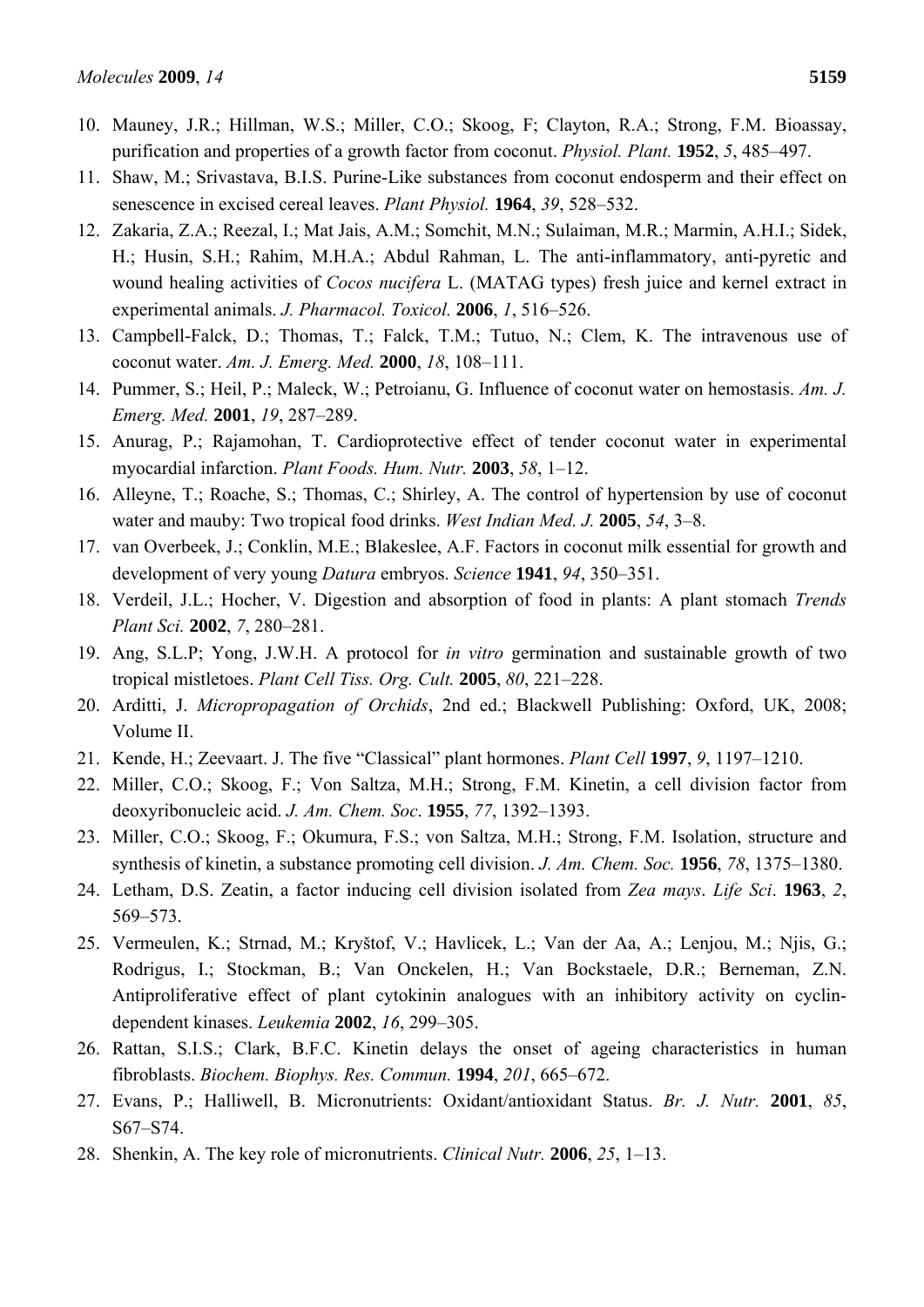- 29. Tulecke, W.; Weinstein, L.; Rutner, A.; Laurencot, H. The biochemical composition of coconut water (coconut milk) as related to its use in plant tissue culture. *Contrib. Boyce Thompson Inst.* **1961**, *21*, 115–128.
- 30. Santoso, U.; Kubo, K.; Ota, T.; Tadokoro, T.; Maekawa, A. Nutrient composition of kopyor coconuts (*Cocos nucifera* L.). *Food Chem.* **1996**, *57*, 299–304.
- 31. United States Department of Agriculture (USDA). *National Nutrient Database for Standard Reference*, *2008. Nuts, coconut water* [Online]. Available: http://www.nal.usda.gov/fnic/ foodcomp/cgi-bin/list\_nut\_edit.pl/, accessed on 9 December 2009.
- 32. Ge, L.; Tan, S.; Yong, J.W. H.; Tan, S.N. Capillary electrophoresis for cytokinin analyses: A review. *Electrophoresis* **2006**, *27*, 4779–4791.
- 33. Ge, L.; Peh, C.Y.C.; Yong, J.W.H.; Tan, S.N.; Hua, L.; Ong, E.S. Analyses of gibberellins by capillary electrophoresis-mass spectrometry combined with solid-phase extraction. *J. Chromatogr. A* **2007**, *1159*, 242–249.
- 34. Ma, Z.; Ge, L.; Lee, A.S.Y.; Yong, J.W.H.; Tan, S.N.; Ong, E.S. Simultaneous analysis of different classes of phytohormones in coconut (*Cocos nucifera* L.) water using high-performance liquid chromatography and liquid chromatography-tandem mass spectrometry after solid-phase extraction, *Anal. Chim. Acta* **2008**, *610*, 274–281.
- 35. Wu, Y.; Hu, B. Simultaneous determination of several phytohormones in natural coconut juice by hollow fiber-based liquid-liquid-liquid microextraction-high performance liquid chromatography, *J. Chromatogr. A* **2009**, *1216*, 7657–7663.
- 36. Blakeslee, J.J.; Peer, W.A.; Murphy, A.S. Auxin transport. *Curr. Opin. Plant Bio.* **2005**, *8*, 494–500.
- 37. Bialek, L.; Michalczuk, L.; Cohen, J.D. Auxin biosynthesis during seed germination in *Phaseolus vulgaris*. *Plant Physiol.* **1992**, *100*, 509–517.
- 38. Jakubowska, A.; Kowalczyk, S. A specific enzyme hydrolyzing 6-*O*(4-*O*)-indole-3-ylacetyl-*β*-dglucose in immature kernels of *Zea mays. J. Plant Physiol.* **2005**, *162*, 207–213.
- 39. Berleth, T.; Krogan, N.T.; Scarpella, E. Auxin signals turning genes on and turning cells around. *Curr. Opin. Plant Bio.* **2004**, *7*, 553–563.
- 40. Dharmasiri, N.; Dharmasiri, S.; Weijers, D.; Lechner, E.; Yamada, M.; Hobbie, L.; Ehrismann, J.S.; Jurgens, G.; Estelle, M. Plant development is regulated by a family of auxin receptor F Box proteins. *Dev. Cell* **2005**, *9*, 109–119.
- 41. Robert, H.S.; Friml, J. Auxin and other signals on the move in plants. *Nat. Chem. Biol.* **2009**, *5*, 325–332.
- 42. Werner, T.; Motyka, V.; Strnad, M.; Schmulling, T. Regulation of plant growth by cytokinin. *Proc. Natl. Acad. Sci. USA* **2001**, *98*, 10487–10492*.*
- 43. Amasino, R.M. 1955: Kinetin arrives. The 50<sup>th</sup> anniversary of a new plant hormone. *Plant Physiol.* **2005**, *138*, 1177–1184.
- 44. Mok, D.W.S.; Mok, M.C. *Cytokinins: Chemistry, Activity and Function*; CRC Press: Boca Raton, FL, USA, 1994.
- 45. Tantikanjana, T.; Yong, J.W.H.; Letham, D.S.; Griffith, M.; Hussain, H.; Ljung, K.; Sandberg, G.; Sundaresan, V. Control of axillary bud initiation and shoot architecture in *Arabidopsis* by the *SUPERSHOOT* gene. *Genes Dev.* **2001**, *15*, 1577–1588.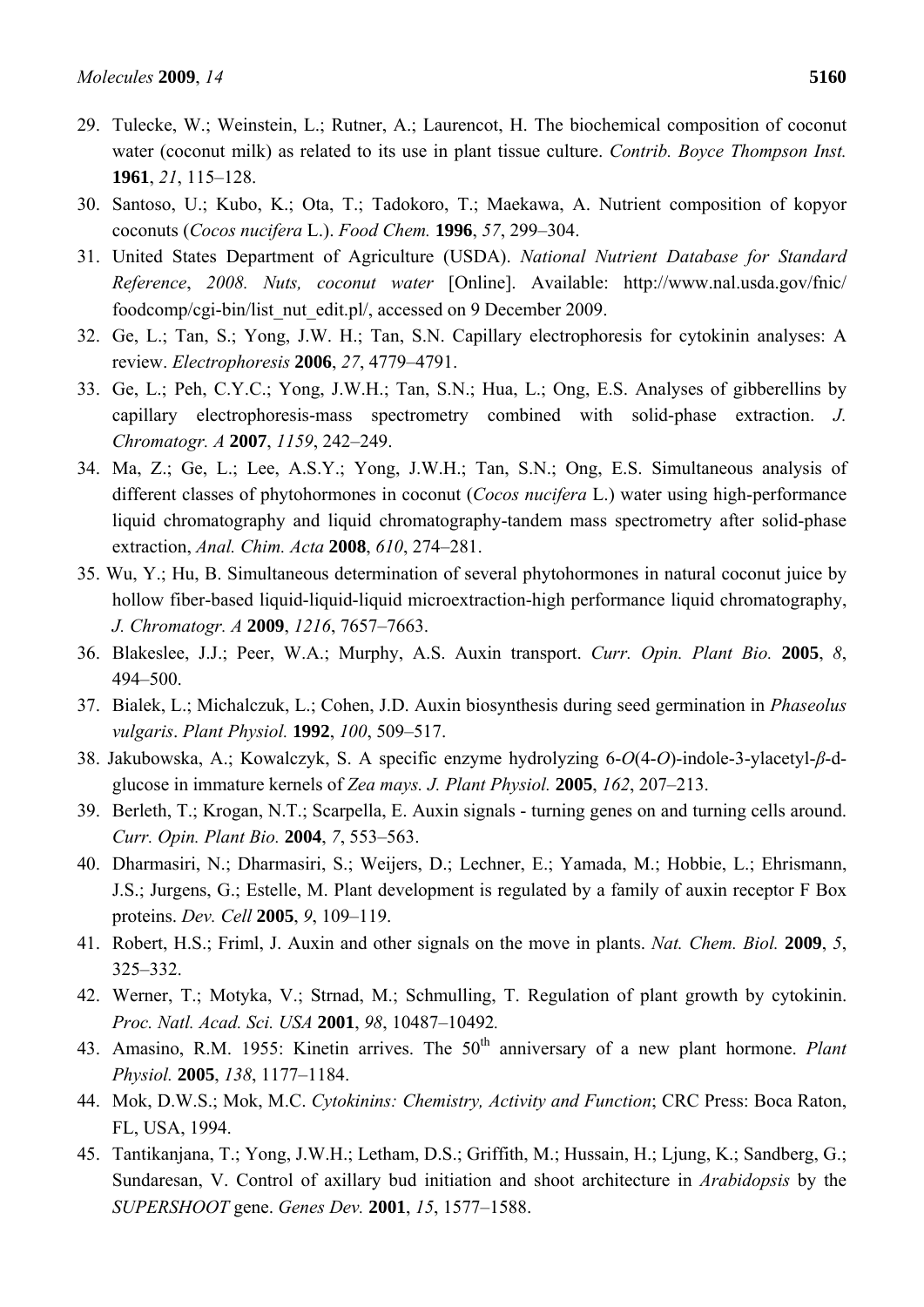- 46. Haberer, G.; Kieber, J.J. Cytokinins. New insights into a classic phytohormone. *Plant Physiol.* **2002**, *128*, 354–362.
- 47. Frank, M.; Schmulling, T. Cytokinin cycles cells. *Trends Plant Sci.* **1999**, *4*, 243–244.
- 48. Gan, S.; Amasino, R.M. Cytokinins in plant senescence: From spray and pray to clone and play. *Bioessays* **1996**, *18*, 557–565.
- 49. Huan, L.V.T.; Takamura, T.; Tanaka M. Callus formation and plant regeneration from callus through somatic embryo structures in *Cymbidium* orchid. *Plant Sci.* **2004**, *166*, 1443–1449.
- 50. Choi, B.H.; Kim, W.; Wang, Q.C.; Kim, D.C.; Tan, S.N.; Yong, J.W.H.; Kim, K.T.; Yoon, H.S. Kinetin riboside preferentially induces apoptosis by modulating Bcl-2 family proteins and caspase-3 in cancer cells. *Cancer Lett.* **2008**, *261*, 37–45.
- 51. Heo, H.J.; Hong, S.C.; Cho, H.Y.; Hong, B.; Kim, H.K.; Kim, E.K.; Shin, D.H. Inhibitory effect of zeatin, isolated from *Fiatoua villosa*, on acetylcholinesterase activity from PC12 cells. *Mol. Cells* **2002**, *13*, 113–117.
- 52. Kim, M.J.; Choi, S.J.; Lim, S.T.; Kim, H.K.; Kim, Y.J.; Yoon, H.G.; Shin, D.H. Zeatin supplement improves scopolamine-induced memory impairment in mice. *Biosci. Biotechnol. Biochem.* **2008**, *72*, 577–581.
- 53. Barciszewski, J.; Siboska, G.E.; Pedersen, B.O.; Clark, B.F.; Rattan, S.I. Evidence for the presence of kinetin in DNA and cell extracts. *FEBS Lett.* **1996**, *393*, 197–200.
- 54. Ge, L.; Yong, J.W.H.; Goh, N.K.; Chia, L.S.; Tan, S.N.; Ong, E.S. Identification of kinetin and kinetin riboside in coconut (*Cocos nucifera* L.) water using a combined approach of liquid chromatography-tandem mass spectrometry, high performance liquid chromatography and capillary electrophoresis. *J. Chromatogr. B* **2005**, *829*, 26–34.
- 55. Sobieszczuk-Nowicka, E.; Wieczorek, P.; Legocka, J. Kinetin affects the level of chloroplast polyamines and transglutaminase activity during senescence of barley leaves. *Acta Biochim. Pol.* **2009**, *56*, 255–259.
- 56. Letham, D.S.; Palni, L.M.S. The biosynthesis and metabolism of cytokinins. *Annu. Rev. Plant Physiol. Plant Mol. Biol.* **1983**, *34*, 163–197.
- 57. Kaminek, M. Progress in cytokinin research. *Trends Biotechnol.* **1992**, *10*, 159–164.
- 58. Binns, A.N. Cytokinin accumulation and action: biochemical, genetic and molecular approaches. *Annu. Rev. Plant Physiol. Plant Mol. Biol.* **1994**, *45*, 173–196.
- 59. Sharma, S.P.; Kaur, P.; Rattan, S.I.S. Plant growth hormone kinetin delays aging, prolongs the life span and slows down development of the fruitfly *Zapronius paravittiger*. *Biochem. Biophys. Res. Commun.* **1995**, *216*, 1067–1071.
- 60. Sharma, S.P.; Kaur, J.; Rattan, S.I.S. Increased longevity of kinetin-fed *Zapronius fruitflies* is accompanied by their reduced fecundity and enhanced catalase activity. *Biochem. Mol. Biol. Int.* **1997**, *41*, 869–875.
- 61. Lee, J.H.; Chung, K.Y.; Bang, D.; Lee, K.H. Searching for aging-related proteins in human dermal microvascular endothelial cells treated with anti-aging agents. *Proteomics* **2006**, *6*, 1351–1361.
- 62. Minorsky, P.V. The hot and the classic. Kinetin: The elixir of life? *Plant Physiol.* **2003**, *132*, 1135–1136.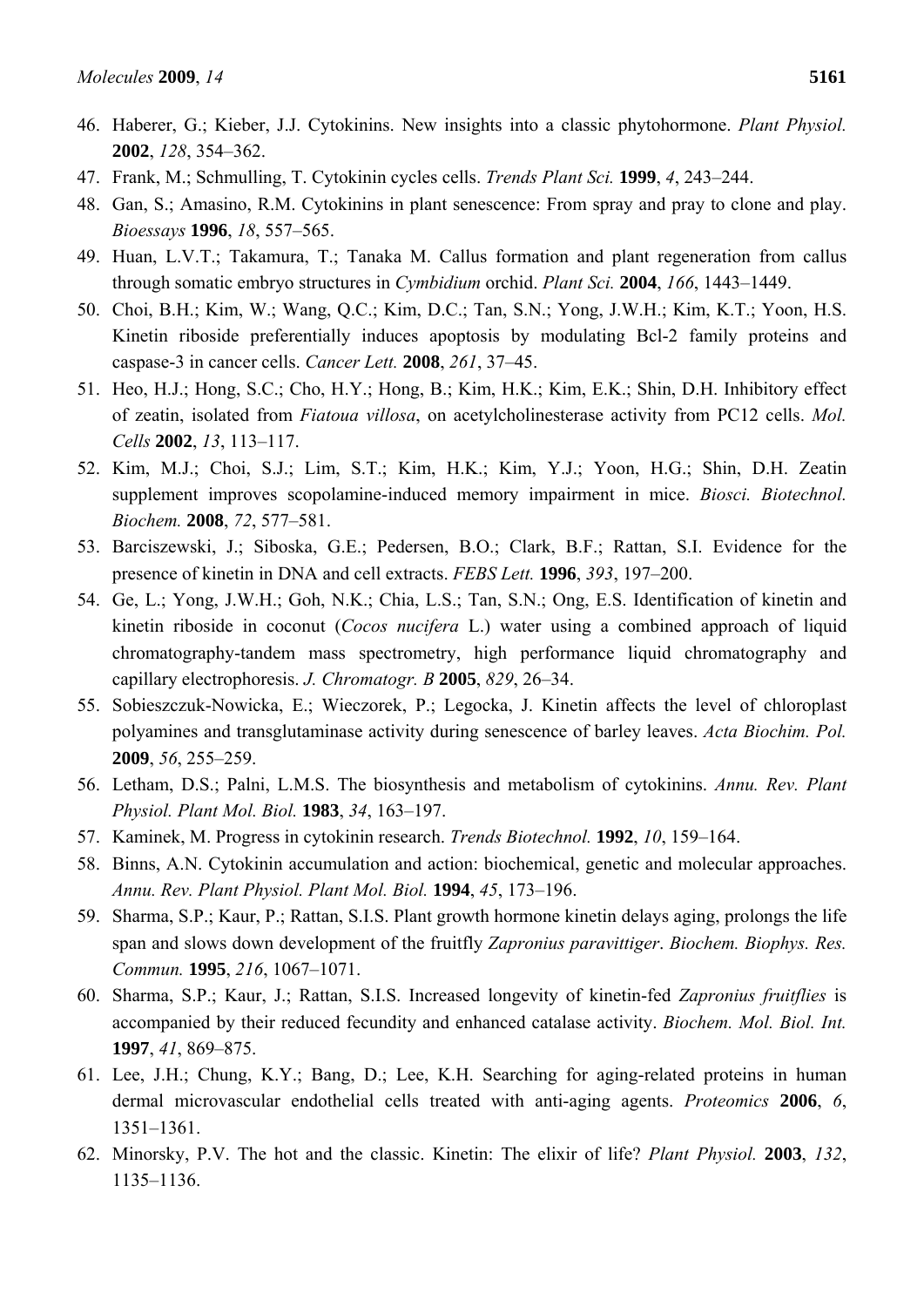- 63. Rattan, S.I.S. Method and composition for ameliorating the adverse effects of aging. *US Pat. 5371089*, 1994.
- 64. McCullough, J.L.; Weinstein, G.D. Clinical study of safety and efficacy of using topical kinetin 0.1% (Kinerase R) to treat photodamaged skin. *Cosmetic Dermatol.* **2002**, *15*, 29–32.
- 65. Collins, A.R.; Oxidative DNA damage, antioxidants and cancer. *BioEssays* **1999**, *21*, 238–246.
- 66. Olsen, A.; Siboska, G.E.; Clark, B.F.C.; Rattan, S.I.S. N<sup>6</sup>-Furfuryladenine, kinetin, protects against Fenton reaction-mediated oxidative damage to DNA*. Biochem. Biophys. Res. Commun.* **1999**, *265*, 499–502.
- 67. Verbeke, P.; Siboska, G.E.; Clark, B.F.C.; Rattan, S.I.S. Kinetin inhibits protein oxidation and glycoxidation *in vitro*. *Biochem. Biophys. Res. Commun.* **2000**, *276*, 1265–1270.
- 68. Leshem, Y.Y. Plant senescence processes and free radicals*. Free Radical Biol. Med*. **1988**, *5*, 39–49.
- 69. Griffaut, B.; Bos, R.; Maurizis, J.C.; Madelmont, J.C.; Ledoigt, G. Cytotoxic effects of kinetin riboside on mouse, human and plant tumour cells. *Int. J. Biol. Marcomol.* **2004**, *34*, 271–275.
- 70. Orr, M.F.; McSwain, B. The effect of kinetin upon epithelium and fibroblasts in tissue culture. *Cancer* **1957**, *10*, 617–624.
- 71. Orr, M.F.; McSwain, B. The effect of kinetin, kinetin ribofuranoside and gibberellic acid upon cultures of skin and mammary carcinoma and cystic disease. *Cancer Res.* **1960**, *20*, 1362–1364.
- 72. Kowalska, E. Influence of kinetin (6-furfurylo-amino-purine) on human fibroblasts in the cell culture. *Folia Morphol.* **1992**, *51*, 109–118.
- 73. Cheong, J.; Goh, D.; Yong, J.W.H.; Tan, S.N.; Ong, E.S. Inhibitory effect of kinetin riboside in human heptamoa, HepG2. *Mol. BioSyst.* **2009**, *5*, 91–98.
- 74. Cabello, C.M.; Bair, W.B. III; Ley, S.; Lamore, S.D.; Azimian, S.; Wondrak, G.T. The experimental chemotherapeutic  $N^6$ -furfuryladenosine (kinetin-riboside) induces rapid ATP depletion, genotoxic stress, and CDKN1A (p21) upregulation in human cancer cell lines. *Biochem. Pharmacol.* **2009**, *77*, 1125–1138.
- 75. Tiedemann, R.E.; Mao, X.; Shi, C.X.; Zhu, Y.X.; Palmer, S.E.; Sebag, M.; Marler, R.; Chesi, M.; Fonseca, R.; Bergsagel, P.L.; Schimmer, A.D.; Stewart, A.K. Identification of kinetin riboside as a repressor of *CCND1* and *CCND2* with preclinical antimyeloma activity. *J. Clin. Invest.* **2008**, *118*, 1750–1764.
- 76. Sheu, J.R.; Hsiao, G.; Shen, M.Y.; Chou, C.Y.; Lin, C.H.; Chen, T.F.; Chou, D.S. Inhibitory mechanisms of kinetin, a plant growth-promoting hormone, in platelet aggregation. *Platelets* **2003**, *14*, 189–196.
- 77. Hsiao, G.; Shen M.Y.; Lin, K.H.; Chou C.Y.; Tzu, N.H.; Lin, C.H.; Chou, D.S.; Chen, T.F.; Sheu, J.R. Inhibitory activity of kinetin on free redical formation of activated platelets *in vitro* and on thrombus formation *in vivo*. *Eur. J. Pharmacol.* **2003**, *465*, 281–287.
- 78. Barciszewski, J.; Massino, F.; Clark, B.F.C. Kinetin- a multiactive molecule. *Int. J. Biol. Macromol.* **2007**, *40*, 182–192.
- 79. Letham, D.S. Regulators of cell division in plant tissues. XX. The cytokinins of coconut milk. *Physiol. Plant.* **1974**, *32*, 66–70.
- 80. Letham, D.S. Regulators of cell division in plant tissues. XXI. Distribution of coefficients for cytokinins. *Planta* **1974**, *118*, 361–364.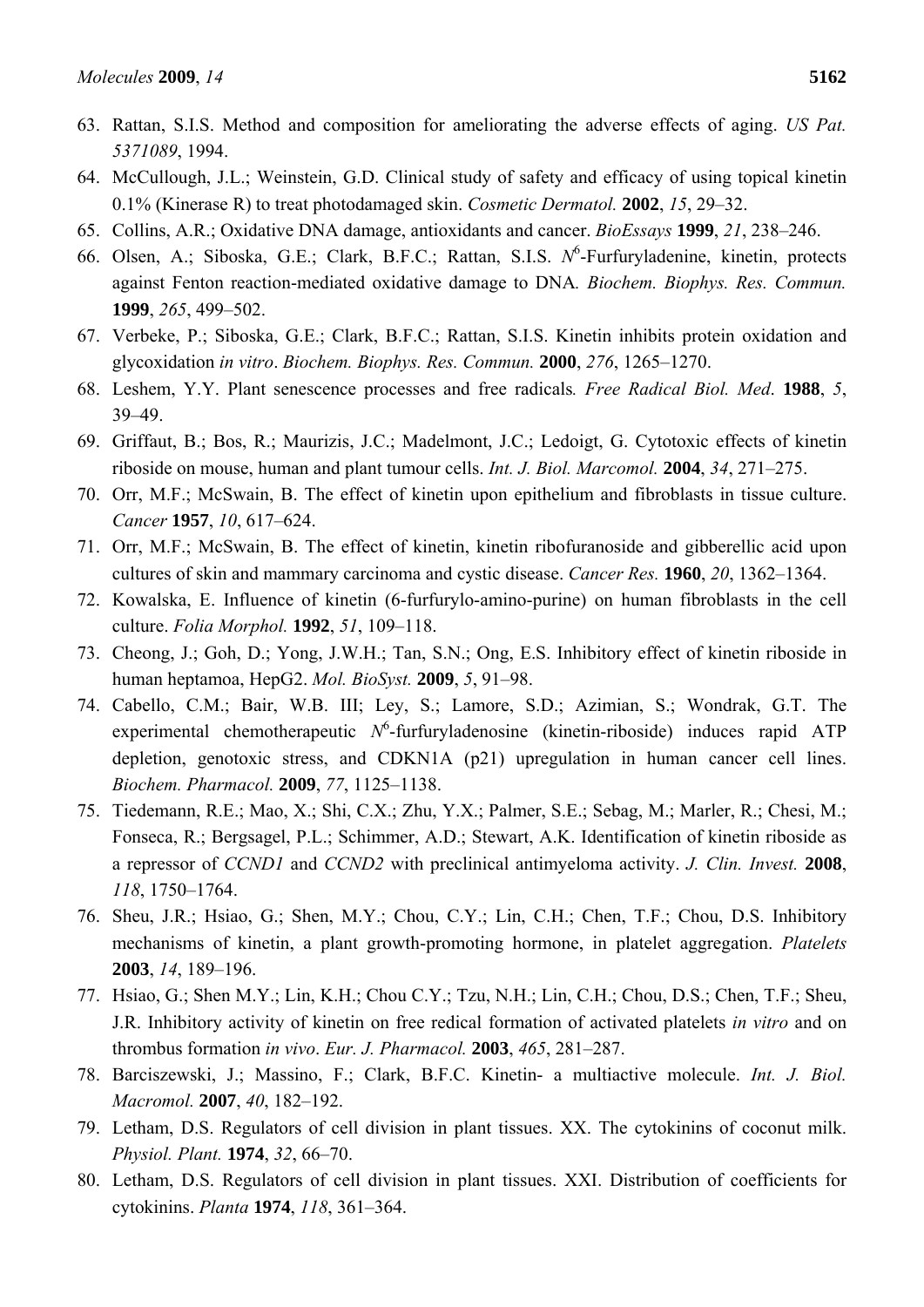- 81. Van Staden, J.; Drewes, S.E. Identification of zeatin and zeatin riboside in coconut milk. *Physiol. Plant.* **1975**, *34*, 106–109.
- 82. Laureys, F.; Dewitte, W.; Witters, E.; Van Montagu, M.; Inzé, D.; Van Onckelen, H. Zeatin is indispensable for the G2-M transition in tobacco BY-2 cells. *FEBS lett.* **1998**, *426*, 29–32.
- 83. Choi, S.J.; Jeong, C.H.; Choi, S.G.; Chun, J.Y.; Kim, Y.J.; Lee, J.M.; Shin, D.H.; Heo, H.J. Zeatin prevents amyloid beta-induced neurotoxicity and scopolamine-induced cognitive deficits. *J. Med. Food* **2009**, *12*, 271–277.
- 84. Rattan, S.I.S.; Sodagam, L. Gerontomodulatory and youth-preserving effects of zeatin on human skin fibroblasts undergoing aging *in vitro*. *Rejuvenation Res.* **2005**, *8*, 46–57.
- 85. Buchanan, B.B.; Gruissem, W.; Jones, R.L. Biochemistry & Molecular Biology of Plants. In *American Society of Plant Physiologists*; John Wiley & Sons, Inc.: Sommerset, NJ, USA, 2000.
- 86. Tucker, G.A., Roberts, J.A. *Plant Hormone Protocols*; Humana Press Inc.: Totowa, NJ, USA, 2000.
- 87. Davies, P.J. *Plant Hormones: Biosynthesis, Signal Transduction, Action!*; Kluwer Academic: Dordrecht, The Netherlands, 2004.
- 88. Chen., J.; Sun, Z.; Zhang, Y.; Zeng, X.; Qing, C.; Liu, J.; Li, L.; Zhang, H. Synthesis of gibberellin derivatives with anti-tumor bioactivities. *Bioorg. Med. Chem. Lett.* **2009**, *19*, 5496–5499.
- 89. Ge, L.; Yong, J.W.H.; Tan, S.N.; Hua, L.; Ong, E.S. Analyses of gibberellins in coconut (*Cocos nucifera* L.) water by partial filling - micellar electrokinetic chromatography - mass spectrometry with reversal of electroosmotic flow. *Electrophoresis* **2008**, *29*, 2126–2134.
- 90. Institute of Medicine (IOM), *Dietary Reference Intakes for Calcium, Phosphorus, Magnesium, Vitamin D, and Fluoride*; National Academy Press: Washington, DC, USA, 2000.
- 91. Institute of Medicine (IOM), *Dietary Reference Intakes for Vitamin C, Vitamin E, Selenium, and Carotenoids*; National Academy Press: Washington, DC, USA, 2000.
- 92. Institute of Medicine (IOM), *Dietary Reference Intakes for Vitamin A, Vitamin K, Arsenic, Boron, Chromium, Copper, Iodine, Iron, Manganese, Molybdenum, Nickel, Silicon, Vanadium, and Zinc*; National Academy Press: Washington, DC, USA, 2001.
- 93. Wall, M.M. Ascorbic acid and mineral composition of longan (*Dimocarpus longan*), lychee (*Litchi chinensis*) and rambutan (*Nephelium lappaceum*) cultivars grown in Hawaii. *J. Food Compost. Anal.* **2006**, *19*, 655–663.
- 94. Saat, M.; Singh, R.; Sirisinghe, R.G.; Nawawi, M. Rehydration after exercise with fresh young coconut water, carbohydrate-electrolyte beverage and plain water. *J. Physiol. Anthropol. Appl. Human Sci.* **2002**, *21*, 93–104.
- 95. Fernandes, J.C.B.; Neto, O.G.; Rohwedder, J.J.R.; Kubota, L.T. Simultaneous determination of chloride and potassium in carbohydrate electrolyte beverages using in array of ion-selective electrodes controlled by a microcomputer. *J. Brazilian Chem. Soc.* **2000**, *11*, 349–354.
- 96. Gillman, M.W.; Cupples, L.A.; Gagnon, D.; Posner, B.M.; Ellison, R.C.; Castelli, W.P.; Wolf, P.A. Protective effect of fruits and vegetables on development of stroke in men. *J. Am. Med. Assoc.* **1995**, *273*, 1113–1117.